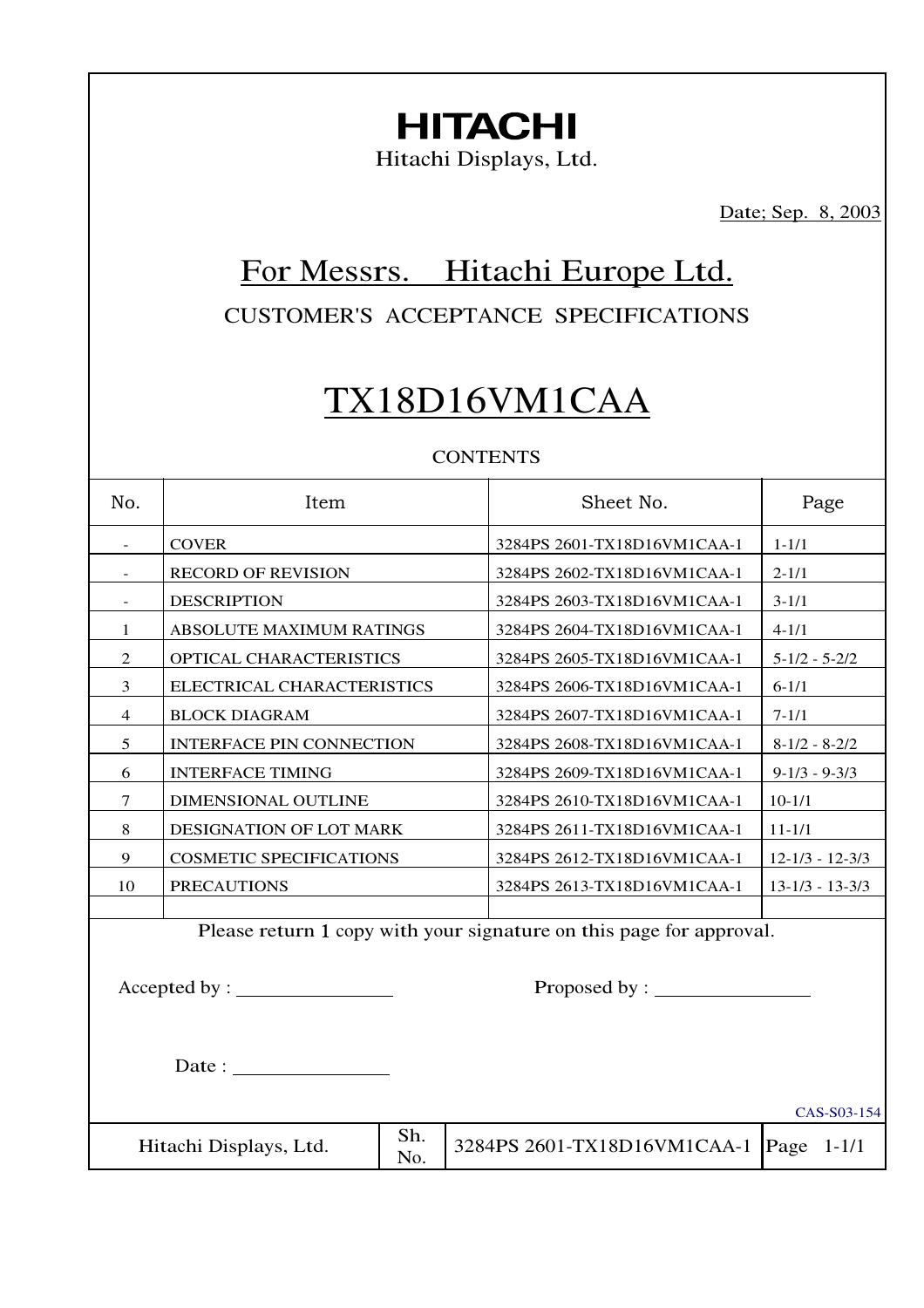| <b>RECORD OF REVISION</b> |                                                                         |           |            |              |                                     |           |  |  |  |  |
|---------------------------|-------------------------------------------------------------------------|-----------|------------|--------------|-------------------------------------|-----------|--|--|--|--|
| Date                      | The upper section: Before revision<br>The lower section: After revision |           |            |              | Summary                             |           |  |  |  |  |
|                           |                                                                         | Sheet No. |            | Page         |                                     |           |  |  |  |  |
|                           |                                                                         |           |            |              |                                     |           |  |  |  |  |
|                           |                                                                         |           |            |              |                                     |           |  |  |  |  |
|                           |                                                                         |           |            |              |                                     |           |  |  |  |  |
|                           |                                                                         |           |            |              |                                     |           |  |  |  |  |
|                           |                                                                         |           |            |              |                                     |           |  |  |  |  |
|                           |                                                                         |           |            |              |                                     |           |  |  |  |  |
|                           |                                                                         |           |            |              |                                     |           |  |  |  |  |
|                           |                                                                         |           |            |              |                                     |           |  |  |  |  |
|                           |                                                                         |           |            |              |                                     |           |  |  |  |  |
|                           |                                                                         |           |            |              |                                     |           |  |  |  |  |
|                           |                                                                         |           |            |              |                                     |           |  |  |  |  |
|                           |                                                                         |           |            |              |                                     |           |  |  |  |  |
|                           |                                                                         |           |            |              |                                     |           |  |  |  |  |
|                           |                                                                         |           |            |              |                                     |           |  |  |  |  |
|                           |                                                                         |           |            |              |                                     |           |  |  |  |  |
|                           |                                                                         |           |            |              |                                     |           |  |  |  |  |
|                           |                                                                         |           |            |              |                                     |           |  |  |  |  |
|                           |                                                                         |           |            |              |                                     |           |  |  |  |  |
|                           |                                                                         |           |            |              |                                     |           |  |  |  |  |
|                           |                                                                         |           |            |              |                                     |           |  |  |  |  |
|                           |                                                                         |           |            |              |                                     |           |  |  |  |  |
|                           |                                                                         |           |            |              |                                     |           |  |  |  |  |
|                           |                                                                         |           |            |              |                                     |           |  |  |  |  |
|                           |                                                                         |           |            |              |                                     |           |  |  |  |  |
|                           |                                                                         |           |            |              |                                     |           |  |  |  |  |
|                           |                                                                         |           |            |              |                                     |           |  |  |  |  |
|                           |                                                                         |           |            |              |                                     |           |  |  |  |  |
|                           |                                                                         |           |            |              |                                     |           |  |  |  |  |
|                           |                                                                         |           |            |              |                                     |           |  |  |  |  |
|                           |                                                                         |           |            |              |                                     |           |  |  |  |  |
|                           |                                                                         |           |            |              |                                     |           |  |  |  |  |
|                           |                                                                         |           |            |              |                                     |           |  |  |  |  |
|                           |                                                                         |           |            |              |                                     |           |  |  |  |  |
|                           |                                                                         |           |            |              |                                     |           |  |  |  |  |
|                           |                                                                         |           |            |              |                                     |           |  |  |  |  |
|                           |                                                                         |           |            |              |                                     |           |  |  |  |  |
|                           |                                                                         |           |            |              |                                     |           |  |  |  |  |
| Hitachi Displays, Ltd.    |                                                                         | Date      | Sep.8,2003 | Sheet<br>No. | 3284PS 2602-TX18D16VM1CAA-1<br>Page | $2 - 1/1$ |  |  |  |  |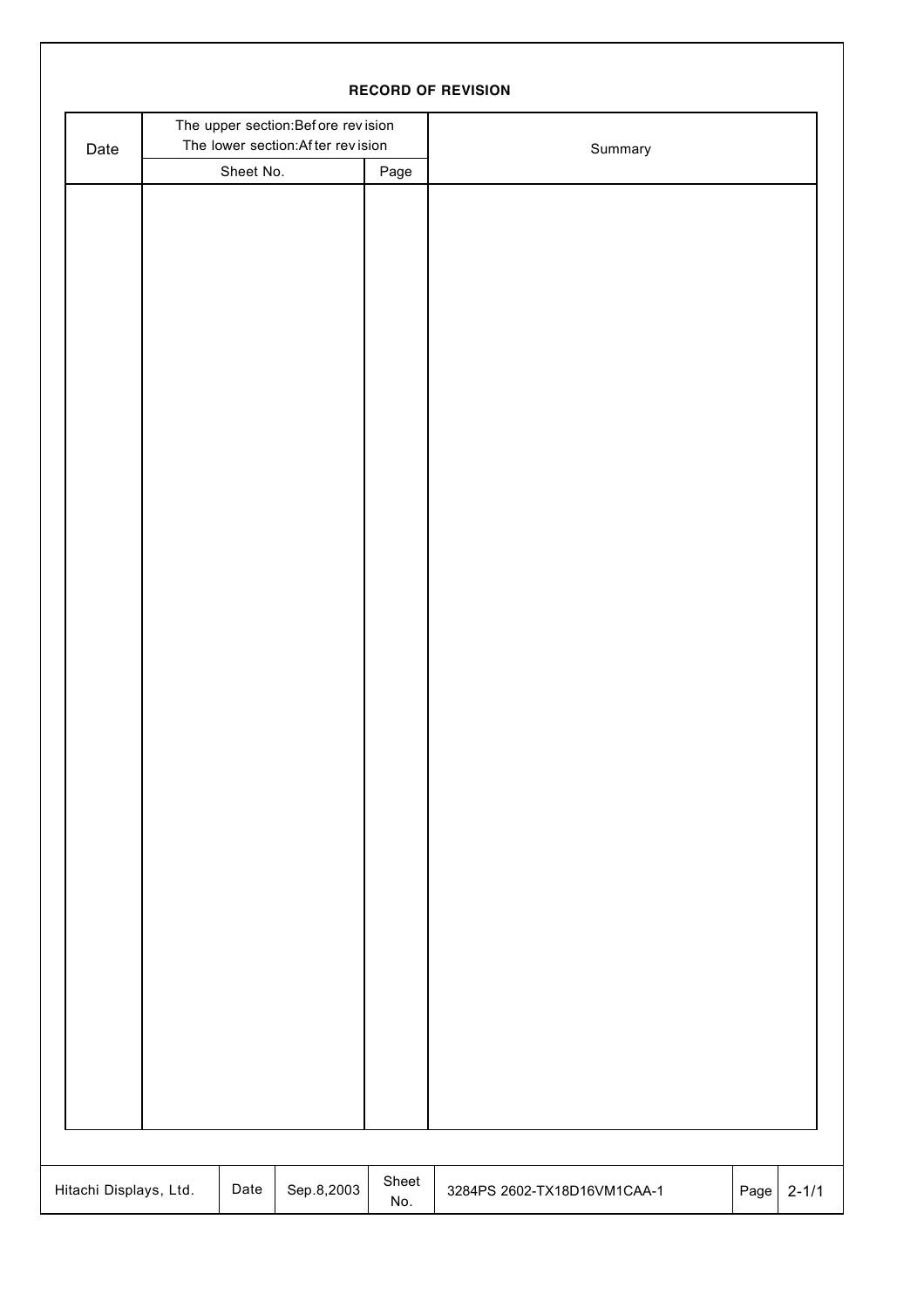## **DESCRIPTION**

The specifications are applied to the following TFT Liquid Crystal Display Module with Back-light unit. Note : Inverter device for Back-Light is not built in, so it should be prepared by yourself .

| Product name                   | TX18D16VM1CAA                                          |          |
|--------------------------------|--------------------------------------------------------|----------|
| <b>Effective Display Area</b>  | $(H)$ 152.4 x (V)91.44                                 | [mm]     |
| <b>Display Dots</b>            | $(H)(800x3)$ x $(V)480$                                | [dots]   |
| (Display Pixels)               | (H 800 x V 480)                                        | [pixels] |
| <b>Pixel Pitch</b>             | $(H)0.1905 \times (V)0.1905$                           | [mm]     |
| <b>Color Pixel Arrangement</b> | R+G+B Vertical Stripe                                  |          |
| Display Mode                   | Transmissive Mode, Normally White Mode                 |          |
| <b>Surface Polarizing Film</b> | Polarizing Film with Antiglare Coating                 |          |
| <b>Number of Colors</b>        | 262k                                                   | [colors] |
| Interface                      | C-MOS, R.G.B x 6 bit Digital each                      |          |
| <b>Color Saturation</b>        | 60%(typ) for NTSC                                      |          |
| <b>Viewing Angle</b>           | 12 o'clock. (The direction it's hard to be discolored) |          |
| <b>Backlight</b>               | CCFL, 1pc Side-light type (U shape)                    |          |
| <b>Dimensions Outline</b>      | $(H)$ 165.0(typ) x (V)106.0(typ) x (t)10.5(max)        | [mm]     |
| Weight                         | Approximately 170                                      | [g]      |

| Hitachi Displays,<br>Ltd. | Date | Sep.8.2003 | Sheet<br>No. | 3284PS 2603-TX18D16VM1CAA-1 | Page | -c |
|---------------------------|------|------------|--------------|-----------------------------|------|----|
|---------------------------|------|------------|--------------|-----------------------------|------|----|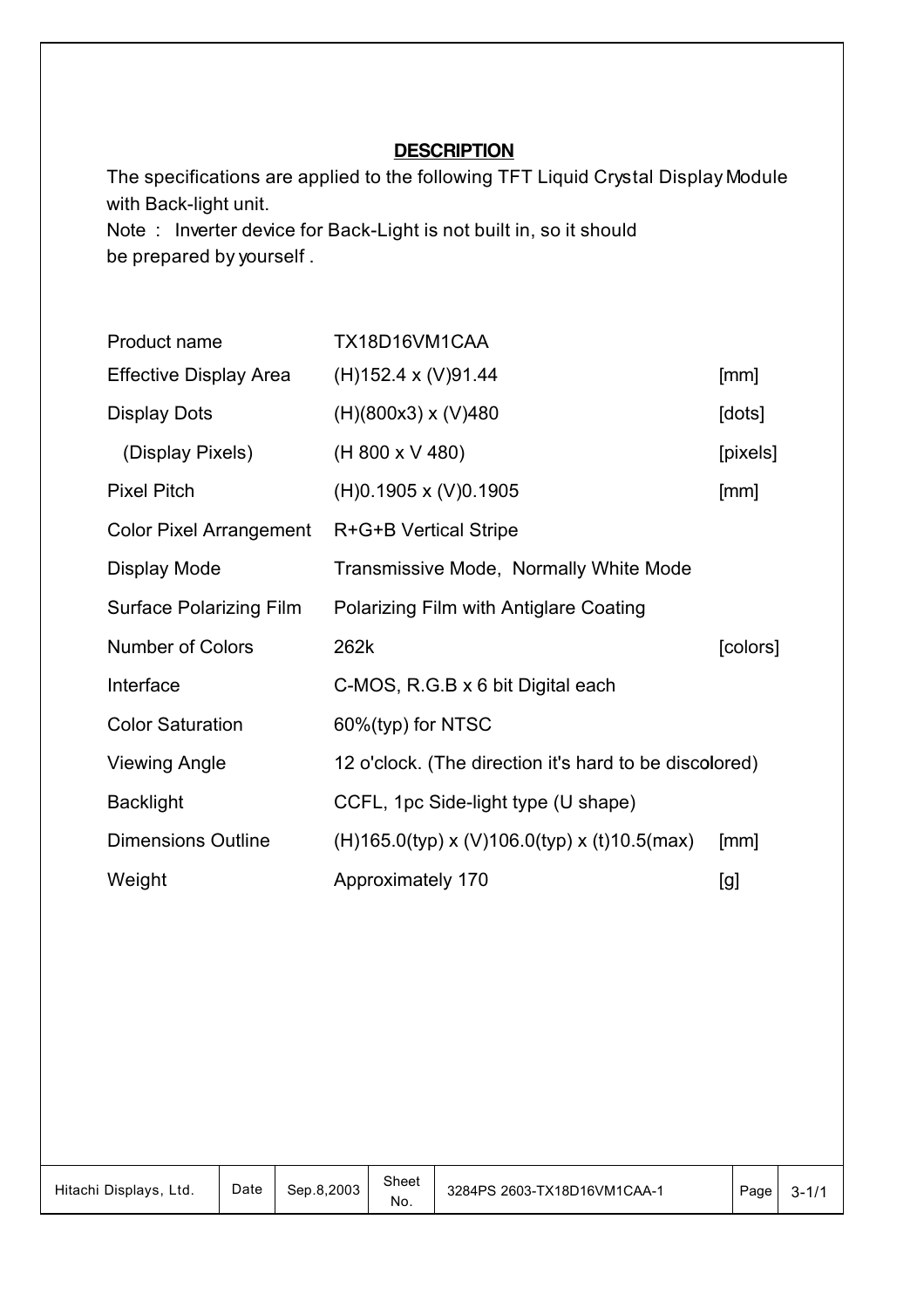## **1. ABSOLUTE MAXIMUM RATINGS**

1.1 ENVIRONMENTAL ABSOLUTE MAXIMUM RATINGS

|                                       |              | Operating      |              | Non-operation  |                 |      |
|---------------------------------------|--------------|----------------|--------------|----------------|-----------------|------|
| Item                                  | Min.<br>Max. |                | Min.<br>Max. |                | Unit            | Note |
| Temperature                           |              | 70             | $-20$        | 70             | $\rm ^{\circ}C$ |      |
| Humidity                              |              |                |              |                | %RH             |      |
| Vibration                             |              | 4.9(0.5G)      |              | 19.6 (2G)      | m/s2            | 3)   |
| Shock                                 |              |                |              | 490 (50G)      | m/s2            | 4)   |
| <b>Corrosive Gas</b>                  |              | Not Acceptable |              | Not Acceptable |                 |      |
| Illumination at<br><b>LCD Surface</b> |              | 50,000         |              | 50,000         | Ιx              |      |

Notes 1) "Temperature" and "Humidity" shall be at glass surface of a TFT-LCD Module, not in the system installed with the Module.

 It's should not be over these absolute maximum ratings at any position of a TFT-LCD Module. Operating temperature means the temperature a TFT-LCD Module can be driven, not mean guarantee the screen performance (contrast,brightness,response time etc) is judged at Ta=25deg.C

 At low temperature the brightness of CCFL drop and the life time of CCFL become to be short. 2) Ambient temp.  $Ta \leq 40 °C : 85 \%$  RH Max. Without condensation.

Ta $>$ 40 °C : Absolute humidity must be lower than the humidity of 85 % at 40 deg.C. Without condensation.

3) Frequency of the vibration shall be between 20 Hz and 50 Hz. (except resonance point)

4) Pulse width of the shock shall be 7 ms.

#### 1.2 ELECTRICAL ABSOLUTE MAXIMUM RATINGS

(1) TFT LIQUID CRYSTAL DISPLAY MODULE

| (1) IFT LIQUID CRYSTAL DISPLAY MODULE |        |         |         |      |             |  |  |  |
|---------------------------------------|--------|---------|---------|------|-------------|--|--|--|
| Item                                  | Symbol | Min.    | Max.    | Unit | <b>Note</b> |  |  |  |
| Power Supply Voltage for logid        | VDD    |         | 4.0     |      |             |  |  |  |
| Input signal Voltage for logic        |        | $-0.2$  | VDD+0.2 |      |             |  |  |  |
| Electrostatic Durability              | VESD0  |         | ±100    |      | 2), 3)      |  |  |  |
|                                       | VESD1  | $\pm 8$ |         | kV   | (2), 4)     |  |  |  |

Notes 1) The specification is applied to pixel data signal, timing signal and clock signal.

2) Discharge circuit to be connected : 200 pF - 250  $\Omega$ , Environmental : 25°C - 70 % RH

3) The specification is applied to I/F connector pins.

4) The specification is applied to the surface of both a metal bezel and a LCD panel.

#### (2) BACK-LIGHT UNIT

|              |                      |                          |          |       | <b>VIIV VV</b> |
|--------------|----------------------|--------------------------|----------|-------|----------------|
| Item         | Svmbol               | Min.                     | Max.     | Unit  | Note           |
| Lamp Current | . .                  | $\overline{\phantom{0}}$ | 70<br>.v | mArms |                |
| ∟amp Voltage | $\overline{ }$<br>VL | -                        | 2000     | Vrms  | -              |

GND=0V

Notes 1) To be measured at GND terminal side

2) The specification is applied at connector pins for back-light units .

| Hitachi Displays, Ltd. | Date | Sep.8.2003 | Sheet<br>No. | 3284PS 2604-TX18D16VM1CAA-1 | Page | 4-17 |
|------------------------|------|------------|--------------|-----------------------------|------|------|
|------------------------|------|------------|--------------|-----------------------------|------|------|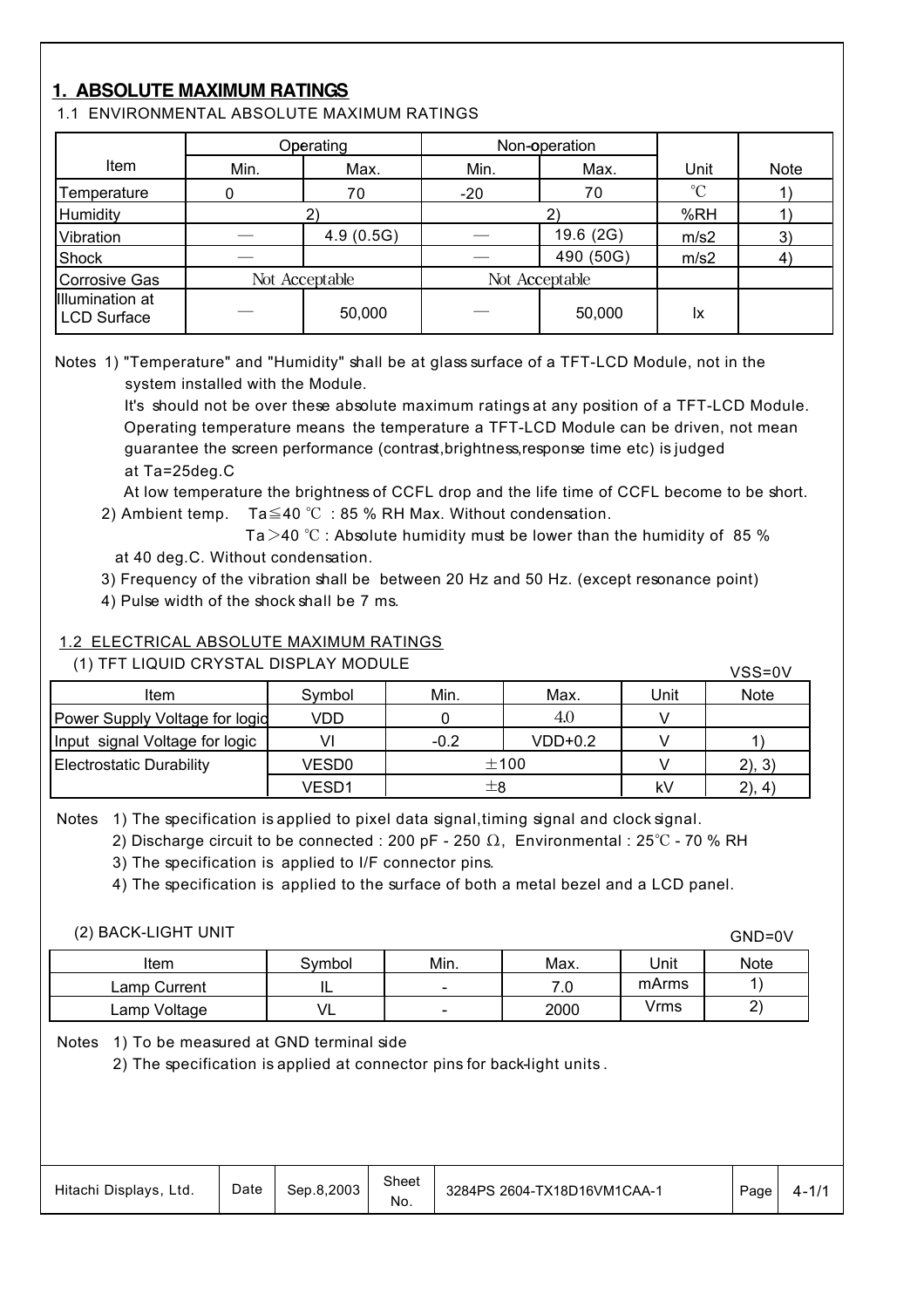## **2. OPTICAL CHARACTERISTICS**

 The following items are measured on the conditions that this unit operation (TFT panel and the Back-light) and measuring systems are stable. It takes about 15 minutes.

The ambient light excluding The Back-light unit is nothing.

・Measuring equipment : TOPCON BM-7,Prichard 1980A, or equivalent

Measuring point : Active area center

| Item                         |             | Symbol       | Conditions            | Min. | Typ. | Max.              | Unit  | <b>Note</b> |
|------------------------------|-------------|--------------|-----------------------|------|------|-------------------|-------|-------------|
| <b>Contrast Ratio</b>        |             | CR           |                       | 100  | 200  |                   |       | 2)          |
| Response Time                | <b>RISE</b> | ton          |                       |      | 20   | 40                | ms    | 3)          |
|                              | <b>FALL</b> | toff         |                       |      | 10   | 20                | ms    | 3)          |
| Brightness (White)           |             | <b>Bwh</b>   |                       | 300  | 350  |                   | cd/m2 |             |
| <b>Brightness Uniformity</b> |             | Buni         |                       | 70   |      |                   | $\%$  | 4)          |
| <b>Color Position</b>        | Red         | X            |                       | 0.57 | 0.62 | 0.67              |       |             |
| on CIE                       |             | v            | $\theta = 0^{\circ}C$ | 0.29 | 0.34 | 0.39              |       |             |
|                              | Green       | X            | 1)                    | 0.24 | 0.29 | 0.34              |       |             |
|                              |             | v            |                       | 0.55 | 0.60 | 0.65              |       |             |
|                              | <b>Blue</b> | X            |                       | 0.09 | 0.14 | 0.19              |       |             |
|                              |             | v            |                       | 0.02 | 0.07 | 0.12              |       |             |
|                              | White       | X            |                       | 0.25 | 0.30 | 0.35              |       |             |
|                              |             | $\mathbf{v}$ |                       | 0.26 | 0.31 | 0.36              |       |             |
|                              | $x - x'$    | $\theta$ x   | $\theta = 0^{\circ}$  | 50   |      |                   |       |             |
| <b>Viewing Angle</b>         |             | $\theta x'$  | $\theta = 180^\circ$  | 50   |      | $\hspace{0.05cm}$ | deg.  | 1)          |
| $(CR \ge 10)$                | $y - y'$    | $\theta$ y   | $\theta = 90^\circ$   | 50   |      |                   |       |             |
|                              |             | $\theta$ y'  | $\theta = 270^\circ$  | 50   |      |                   |       |             |

Ta = 25 °C, VDD = 3.3 V, fV = 60 Hz, IL= 4.0mA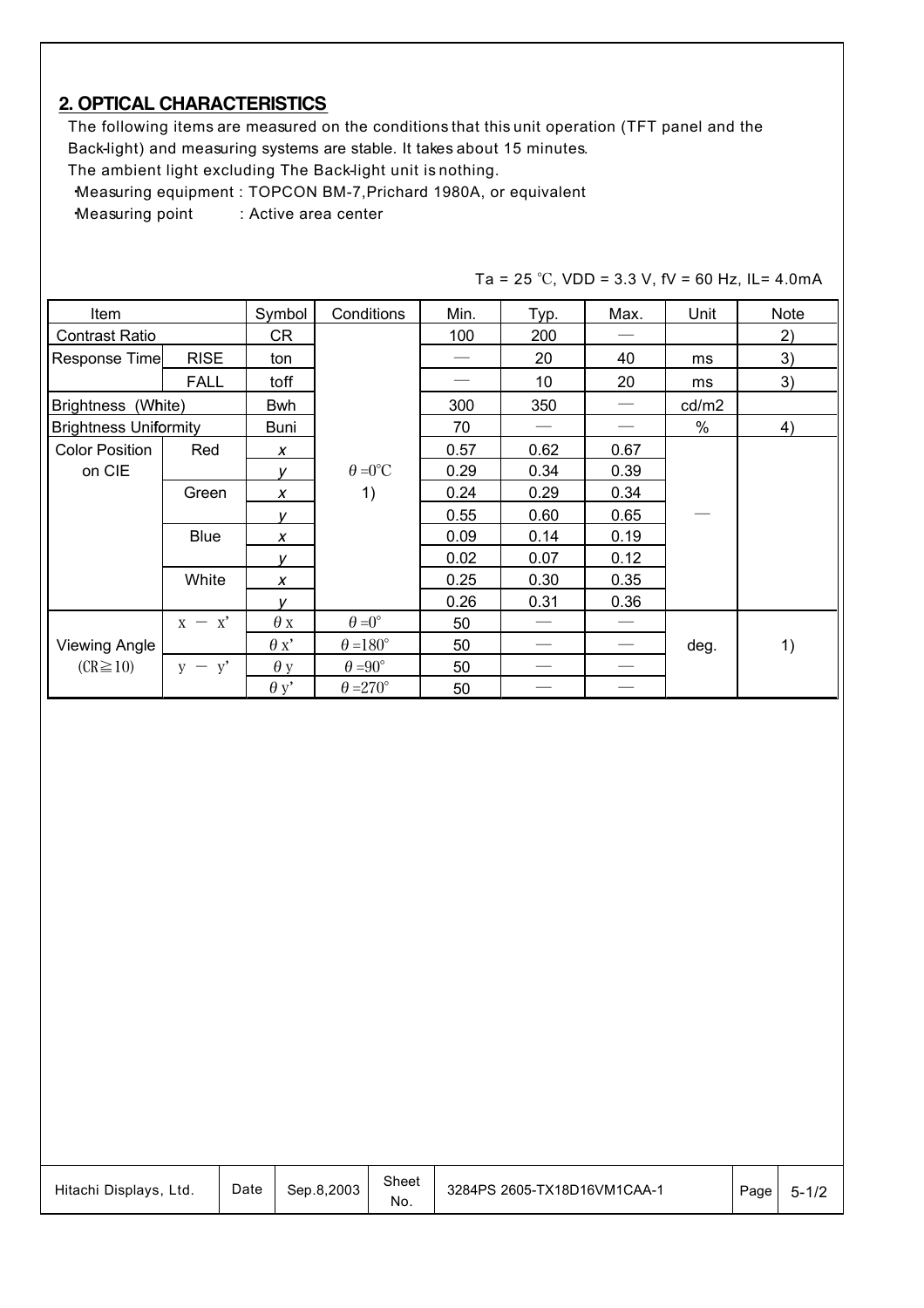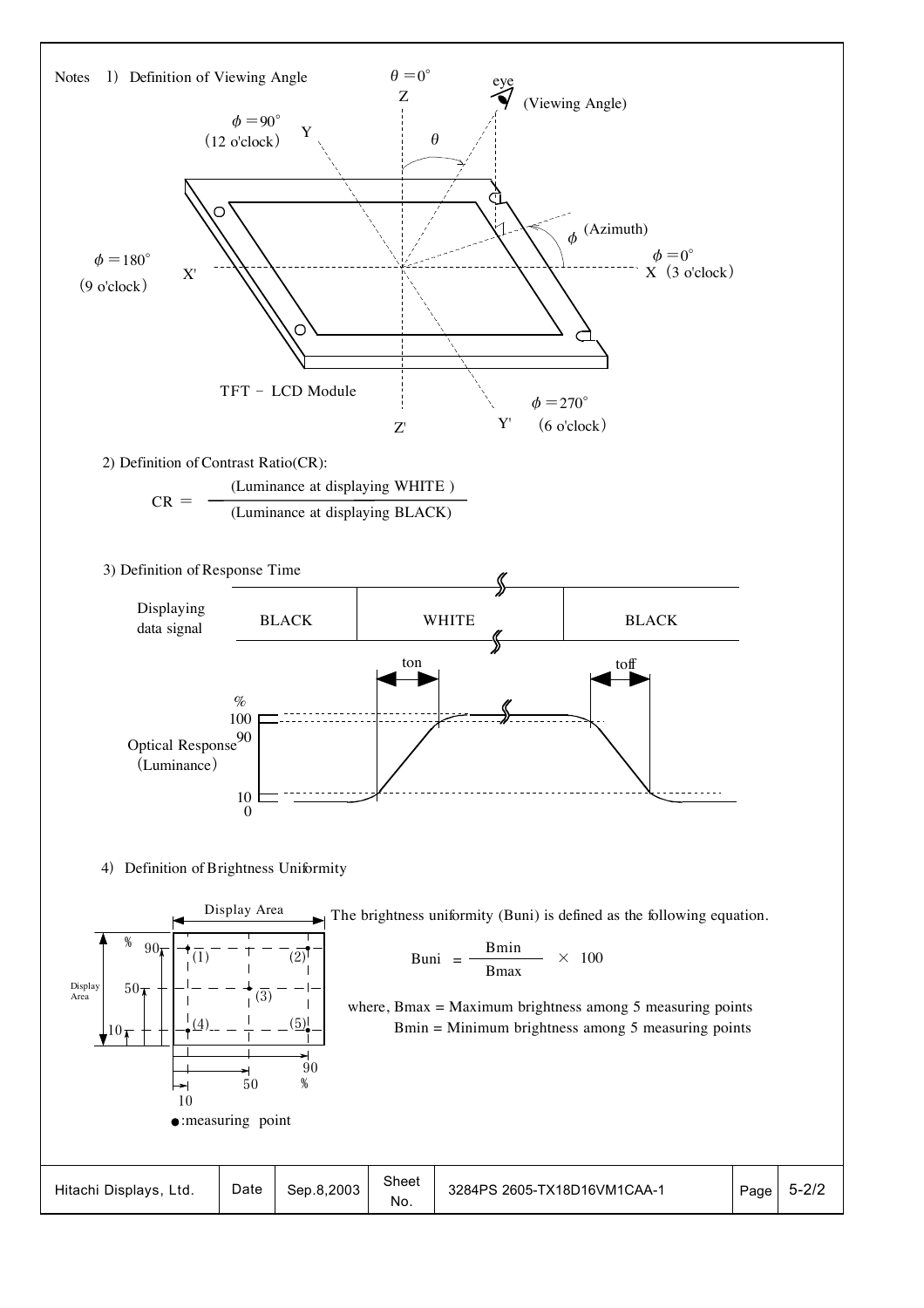## **3. ELECTRICAL CHARACTERISTICS**

3.1 TFT LIQUIDO CRYSTAL DISPLAY MODULE

#### Ta= $25^{\circ}$ C, VSS=0V

| ltem                   |    | Symbol      | Min. | Typ. | Max. | Unit       | Note   |
|------------------------|----|-------------|------|------|------|------------|--------|
| Power Supply Voltage   |    | VDD         | 3.0  | 3.3  | 3.6  |            |        |
| Input Voltage for      | Hi | VIH         | 2.0  |      | VDD  |            |        |
| Logic Circuits         | Lo | VIL         | VSS  |      | 0.8  |            |        |
| Power Supply Current   |    | <b>IDD</b>  |      | 250  | 350  | mA         | 2), 3) |
| <b>VSYNC Frequency</b> |    | fV          |      | 60   | 75   | Hz         |        |
| <b>HSYNC Frequency</b> |    | fH          |      | 31.6 | 39.2 | kHz        |        |
| <b>DCLK Frequency</b>  |    | <b>fCLK</b> |      | 33.3 | 40   | <b>MHz</b> |        |

Notes 1) The specification is applied to pixel data signal,timing signal and clock signal.

2)  $fV=60Hz$ ,  $fCLK=33.3 MHz$ ,  $VDD=3.3V$ , DC Current.



Typical value is measured when displaying Black raster.

 Maximum is measured when displaying Vertical-stripe pattern of 2 pixel pitch. 3) Current capacity for VDD power source should be larger than 2A.

This TFT-LCD Module has a fuse(1A).

 $Ta=25°C$ 

| <b>Item</b>                  | Symbol | Min. | Typ. | Max. | Unit  | Note        |
|------------------------------|--------|------|------|------|-------|-------------|
| Lamp Current                 | IL     | 2.0  | 3.0  | 4.0  | mArms | 1),3)       |
| Lamp Voltage                 | VL     |      | 1000 |      | Vrms  |             |
| Frequency                    | fL     | 50   |      | 70   | kHz   |             |
| <b>Starting Lamp Voltage</b> | VS     | 1400 |      | 2000 | Vrms  | Ta=25deg. C |
|                              |        | 1600 |      | 2000 |       | Ta=0deg. C  |

#### Notes

- 1) Larger IL causes the shorter life of a CCFL.
- 2) Frequency of power supply for a CCFL may cause interference with HSYNC frequency and causes beat or flicker on the display. Therefore, lamp frequency shall be as different as possible from HSYNC frequency in order to avoid the interference.
- 3) To be measured at GND terminal side
- 4) Starting Lamp Votage should be kept 1 sec at least.
- 5) The inverter should be built-in a safety circuit which detects over current, over voltage and distorted wave form of lamp current.

| Hitachi Displays, Ltd. | Date | Sep.8.2003 | Sheet<br>No. | 3284PS 2606-TX18D16VM1CAA-1 | Page | $6 - 1/$ |
|------------------------|------|------------|--------------|-----------------------------|------|----------|
|------------------------|------|------------|--------------|-----------------------------|------|----------|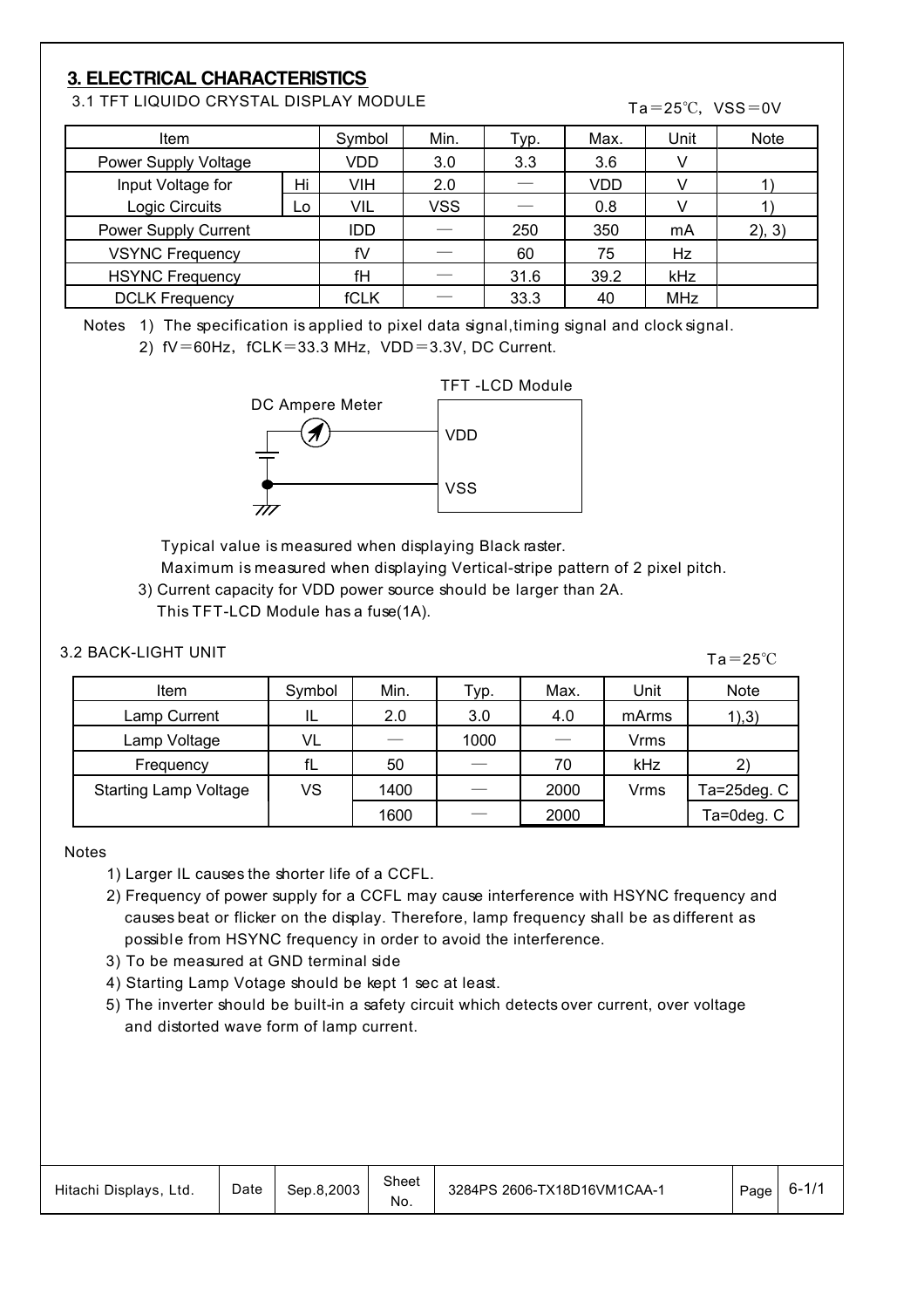## **4. BLOCK DIAGRAM**

#### 4.1 TFT-LCD MODULE

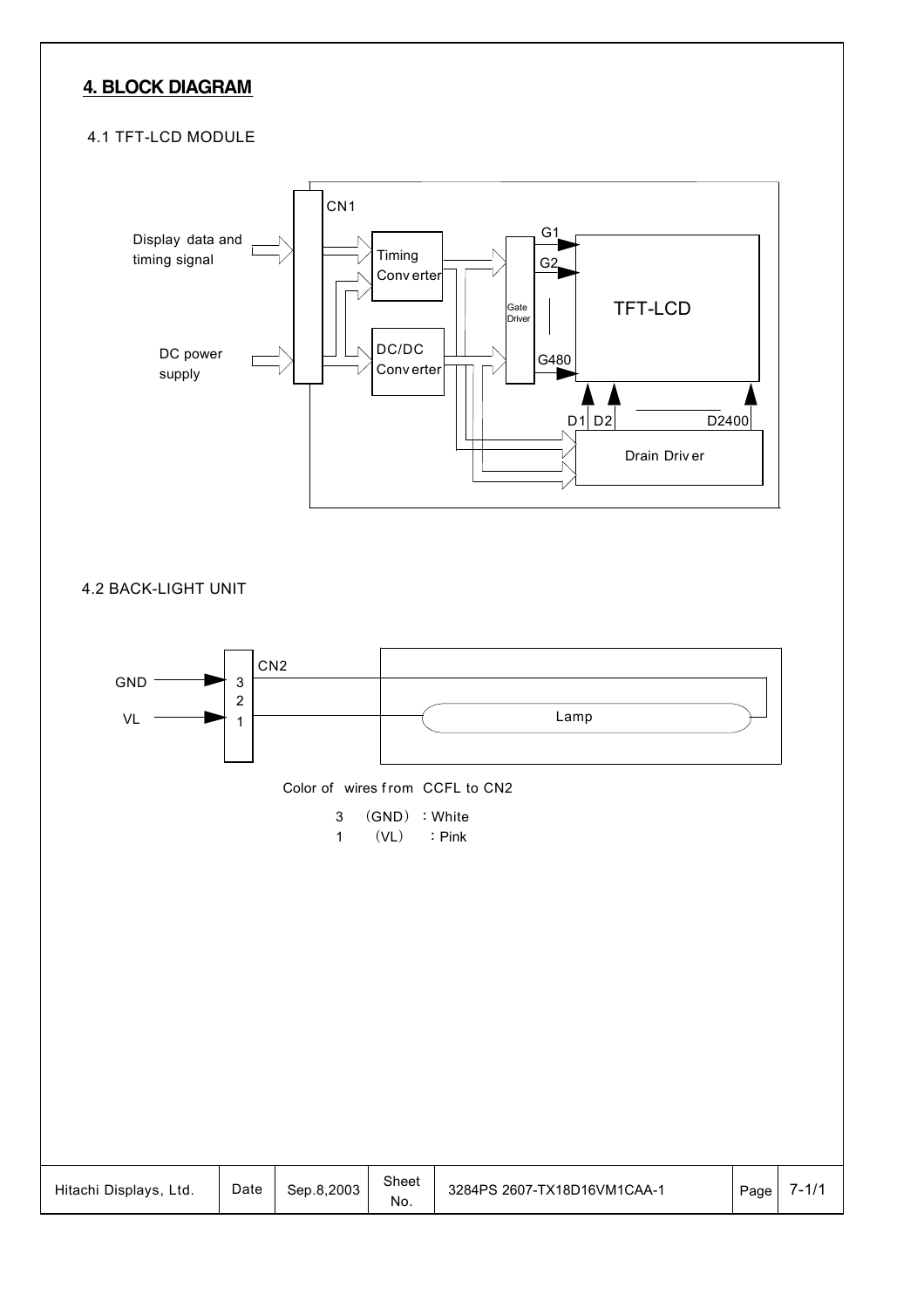## **5. INTERFACE PIN CONNECTION**

5.1 TFT-LCD MODULE

| CN1 |  | 《AE :FA5B040HF1R3000》 |
|-----|--|-----------------------|
|-----|--|-----------------------|

| Pin No.         | Symbol         | <b>Description</b>       | <b>Note</b>    |
|-----------------|----------------|--------------------------|----------------|
| 1               | <b>VDD</b>     | Power Supply (typ.+3.3V) | 1)             |
| $\overline{2}$  | <b>VDD</b>     |                          |                |
| 3               | <b>VDD</b>     |                          |                |
| $\overline{4}$  | <b>VDD</b>     |                          |                |
| $5\overline{)}$ | <b>NC</b>      | Non-Connect              | 4)             |
| $6\phantom{a}$  | <b>DTMG</b>    | <b>Display Timing</b>    |                |
| $\overline{7}$  | <b>VSS</b>     | GND (0V)                 | 2)             |
| $\overline{8}$  | NC             | Non-Connect              | 4)             |
| $\overline{9}$  | <b>VSS</b>     | <b>GND (0V)</b>          | $\overline{2}$ |
| 10              | (IC)           |                          | 3)             |
| 11              | <b>VSS</b>     | <b>GND (0V)</b>          | 2)             |
| 12              | <b>B5</b>      |                          |                |
| 13              | <b>B4</b>      | <b>Blue Data</b>         |                |
| 14              | <b>B3</b>      |                          |                |
| 15              | <b>VSS</b>     | <b>GND (0V)</b>          | 2)             |
| 16              | <b>B2</b>      |                          |                |
| 17              | <b>B1</b>      | <b>Blue Data</b>         |                |
| 18              | <b>B0</b>      |                          |                |
| 19              | <b>VSS</b>     | <b>GND (0V)</b>          | 2)             |
| 20              | G <sub>5</sub> |                          |                |
| 21              | G4             | Green Data               |                |
| 22              | G <sub>3</sub> |                          |                |
| 23              | <b>VSS</b>     | <b>GND (0V)</b>          | 2)             |
| 24              | G <sub>2</sub> |                          |                |
| 25              | G <sub>1</sub> | Green Data               |                |
| 26              | G <sub>0</sub> |                          |                |
| 27              | <b>VSS</b>     | GND (0V)                 | 2)             |
| 28              | R <sub>5</sub> |                          |                |
| 29              | R <sub>4</sub> | <b>Red Data</b>          |                |
| 30              | R <sub>3</sub> |                          |                |
| 31              | <b>VSS</b>     | <b>GND (0V)</b>          | 2)             |
| 32              | R2             |                          |                |
| 33              | R1             | <b>Red Data</b>          |                |
| 34              | R <sub>0</sub> |                          |                |
| 35              | (IC)           |                          | 3)             |
| 36              | <b>VSS</b>     | GND (0V)                 | 2)             |
| 37              | <b>VSS</b>     |                          |                |
| 38              | <b>DCLK</b>    | Dot Clock                |                |
| 39              | <b>VSS</b>     | GND (0V)                 | 2)             |
| 40              | <b>VSS</b>     |                          |                |

Notes 1) All VDD pins shall be connected to +3.3V(Typ.).

2) All VSS pins shall be grounded. Metal bezel is internally connected to VSS.

3) Keep open electrically. Hitachi test use only.

4) Unconnected to the module

#### 5.2 BACK-LIGHT UNIT

CN2 《J.S.T. ; BHR-03VS-1》

| Pin No. | `vmbol | Description         | Note |
|---------|--------|---------------------|------|
|         |        | <b>Power Supply</b> |      |
|         | NC     | No connection       |      |
|         | าµิ    | GND(0V)             |      |

| Hitachi Displays,<br>Ltd. | Date | Sep.8.2003 | Sheet<br>No. | 3284PS 2608-TX18D16VM1CAA-1 | Page | <br>$\sim$ $\sim$ |
|---------------------------|------|------------|--------------|-----------------------------|------|-------------------|
|---------------------------|------|------------|--------------|-----------------------------|------|-------------------|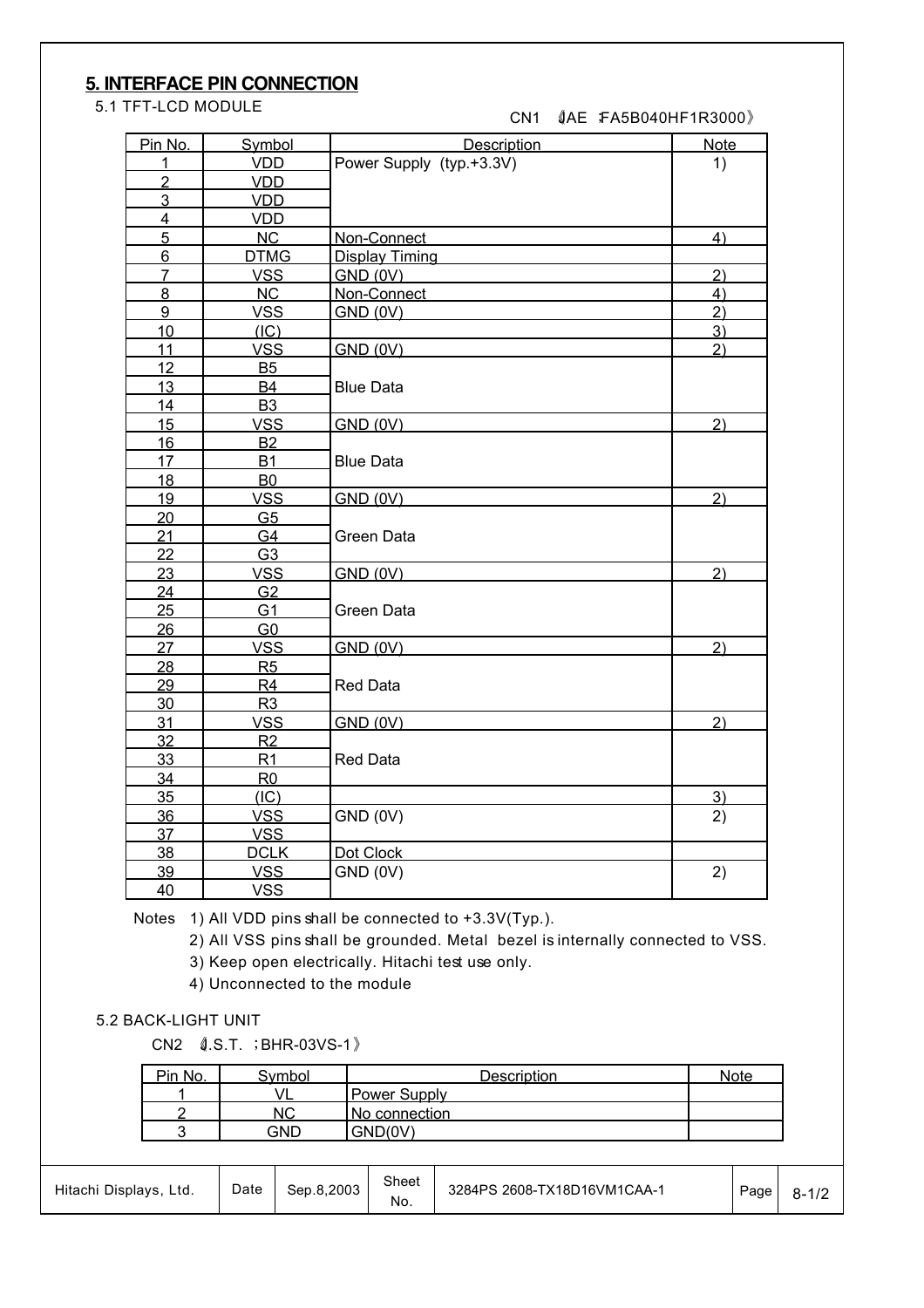### 5.3 RELATIONSHIP BETWEEN DISPLAYED COLOR AND INPUT DATA

|                                                                                                                                                                                                               |                      |                |                      | <b>Red Data</b>      |                |                      |                      |                |                      | Green Data     |                |                |                      |                |              | <b>Blue Data</b> |                      |              |                |
|---------------------------------------------------------------------------------------------------------------------------------------------------------------------------------------------------------------|----------------------|----------------|----------------------|----------------------|----------------|----------------------|----------------------|----------------|----------------------|----------------|----------------|----------------|----------------------|----------------|--------------|------------------|----------------------|--------------|----------------|
|                                                                                                                                                                                                               | Input                | R <sub>5</sub> | R <sub>4</sub>       | R <sub>3</sub>       | R <sub>2</sub> | R <sub>1</sub>       | R <sub>0</sub>       | G <sub>5</sub> | G <sub>4</sub>       | G <sub>3</sub> | G <sub>2</sub> | G1             | G <sub>0</sub>       | B <sub>5</sub> | <b>B4</b>    | B <sub>3</sub>   | B <sub>2</sub>       | <b>B1</b>    | B <sub>0</sub> |
| Color                                                                                                                                                                                                         |                      | <b>MSB</b>     |                      |                      |                |                      | LSB                  | <b>MSB</b>     |                      |                |                |                | LSB                  | <b>MSB</b>     |              |                  |                      |              | LSB            |
|                                                                                                                                                                                                               | <b>Black</b>         | 0              | 0                    | 0                    | 0              | 0                    | 0                    | 0              | 0                    | 0              | 0              | 0              | 0                    | 0              | 0            | 0                | 0                    | 0            | 0              |
|                                                                                                                                                                                                               | Red(0)               | 1              | 1                    | 1                    | 1              | 1                    | 1                    | 0              | 0                    | 0              | 0              | 0              | 0                    | 0              | 0            | 0                | 0                    | 0            | 0              |
|                                                                                                                                                                                                               | Green (0)            | 0              | $\mathbf 0$          | 0                    | 0              | 0                    | 0                    | 1              | 1                    | 1              | 1              | 1              | 1                    | 0              | 0            | 0                | 0                    | 0            | 0              |
| Basic                                                                                                                                                                                                         | Blue $(0)$           | 0              | 0                    | 0                    | 0              | 0                    | 0                    | 0              | 0                    | 0              | 0              | 0              | 0                    | 1              | 1            | 1                | 1                    | 1            | 1              |
| Color                                                                                                                                                                                                         | Cyan                 | 0              | 0                    | 0                    | 0              | 0                    | 0                    | 1              | 1                    | 1              | 1              | 1              | 1                    | 1              | 1            | 1                | 1                    | 1            | $\mathbf{1}$   |
|                                                                                                                                                                                                               | Magenda              | 1              | 1                    | 1                    | 1              | 1                    | 1                    | 0              | 0                    | 0              | 0              | 0              | 0                    | 1              | 1            | 1                | 1                    | 1            | 1              |
|                                                                                                                                                                                                               | Yellow               | 1              | 1                    | 1                    | 1              | 1                    | 1                    | 1              | 1                    | 1              | 1              | 1              | 1                    | 0              | 0            | 0                | 0                    | 0            | 0              |
|                                                                                                                                                                                                               | White                | 1              | 1                    | 1                    | 1              | 1                    | 1                    | 1              | 1                    | 1              | 1              | 1              | 1                    | 1              | 1            | 1                | 1                    | 1            | 1              |
|                                                                                                                                                                                                               | <b>Black</b>         | 0              | 0                    | 0                    | 0              | 0                    | 0                    | 0              | 0                    | 0              | 0              | 0              | 0                    | 0              | 0            | 0                | 0                    | 0            | 0              |
|                                                                                                                                                                                                               | Red (62)             | 0              | 0                    | 0                    | 0              | 0                    | 1                    | 0              | 0                    | 0              | 0              | 0              | 0                    | 0              | 0            | 0                | 0                    | 0            | 0              |
|                                                                                                                                                                                                               | Red (61)             | 0              | 0                    | 0                    | 0              | 1                    | 0                    | 0              | $\mathbf 0$          | 0              | 0              | 0              | 0                    | $\mathbf 0$    | 0            | 0                | 0                    | 0            | 0              |
| Red                                                                                                                                                                                                           | $\ddot{\phantom{a}}$ | $\ddot{\cdot}$ | $\ddot{\phantom{a}}$ | $\ddot{\phantom{a}}$ | $\ddot{\cdot}$ | $\ddot{\cdot}$       | t                    | $\ddot{\cdot}$ | $\ddot{\cdot}$       | $\ddot{\cdot}$ | ÷              | $\ddot{\cdot}$ | $\ddot{\cdot}$       | $\ddot{\cdot}$ | İ            |                  |                      |              |                |
|                                                                                                                                                                                                               | $\ddot{\phantom{a}}$ | ÷              | t                    | $\ddot{\phantom{a}}$ | $\ddot{\cdot}$ | t                    | $\ddot{\phantom{a}}$ | ÷              | $\ddot{\cdot}$       | t              | $\ddot{\cdot}$ | $\ddot{\cdot}$ | t                    | $\ddot{\cdot}$ | İ.           |                  | $\ddot{\phantom{a}}$ |              | $\ddot{\cdot}$ |
|                                                                                                                                                                                                               | Red(2)               | 1              | 1                    | 1                    | 1              | 0                    | 1                    | 0              | 0                    | 0              | 0              | 0              | 0                    | 0              | 0            | 0                | 0                    | 0            | $\mathsf 0$    |
|                                                                                                                                                                                                               | <b>Red</b> (1)       | $\mathbf{1}$   | 1                    | 1                    | 1              | 1                    | 0                    | 0              | 0                    | 0              | 0              | 0              | 0                    | 0              | 0            | 0                | 0                    | 0            | 0              |
|                                                                                                                                                                                                               | Red(0)               | 1              | 1                    | 1                    | 1              | 1                    | 1                    | $\mathbf 0$    | 0                    | 0              | 0              | 0              | 0                    | 0              | 0            | 0                | 0                    | 0            | 0              |
|                                                                                                                                                                                                               | <b>Black</b>         | 0              | 0                    | $\mathsf 0$          | 0              | 0                    | 0                    | $\mathsf 0$    | $\pmb{0}$            | $\pmb{0}$      | 0              | 0              | 0                    | 0              | 0            | 0                | 0                    | 0            | 0              |
|                                                                                                                                                                                                               | Green (62)           | 0              | 0                    | 0                    | 0              | 0                    | 0                    | 0              | 0                    | 0              | 0              | 0              | 1                    | 0              | 0            | 0                | 0                    | 0            | 0              |
|                                                                                                                                                                                                               | Green (61)           | 0              | 0                    | $\mathsf 0$          | 0              | 0                    | 0                    | $\mathbf 0$    | 0                    | 0              | 0              | 1              | 0                    | 0              | 0            | 0                | 0                    | 0            | 0              |
| Green                                                                                                                                                                                                         | ÷                    |                | $\ddot{\cdot}$       | $\ddot{\cdot}$       | $\ddot{\cdot}$ | $\ddot{\phantom{a}}$ | $\ddot{\cdot}$       | $\ddot{\cdot}$ | $\vdots$             | İ,             | Ì,             |                | İ,                   | İ,             |              |                  |                      |              |                |
|                                                                                                                                                                                                               |                      | ÷              | $\ddot{\phantom{a}}$ | t                    | t              | $\ddot{\cdot}$       | t,                   | $\ddot{\cdot}$ | $\ddot{\phantom{a}}$ | İ,             | ÷              | t              | $\ddot{\phantom{a}}$ | $\ddot{\cdot}$ | İ,           | t                | t                    |              | İ,             |
|                                                                                                                                                                                                               | Green (2)            | 0              | $\mathbf 0$          | 0                    | 0              | 0                    | 0                    | 1              | 1                    | 1              | 1              | 0              | 1                    | 0              | 0            | 0                | 0                    | 0            | $\mathsf 0$    |
|                                                                                                                                                                                                               | Green (1)            | 0              | $\mathbf 0$          | 0                    | 0              | 0                    | 0                    | 1              | 1                    | 1              | 1              | 1              | 0                    | 0              | 0            | 0                | 0                    | 0            | 0              |
|                                                                                                                                                                                                               | Green (0)            | 0              | 0                    | 0                    | 0              | 0                    | 0                    | 1              | 1                    | 1              | 1              | 1              | 1                    | 0              | 0            | 0                | 0                    | 0            | 0              |
|                                                                                                                                                                                                               | <b>Black</b>         | 0              | $\mathbf 0$          | 0                    | 0              | 0                    | 0                    | 0              | 0                    | 0              | 0              | 0              | 0                    | 0              | 0            | 0                | 0                    | 0            | 0              |
|                                                                                                                                                                                                               | <b>Blue (62)</b>     | 0              | 0                    | 0                    | 0              | 0                    | 0                    | 0              | 0                    | 0              | 0              | 0              | 0                    | 0              | 0            | 0                | 0                    | 0            | 1              |
|                                                                                                                                                                                                               | <b>Blue (61)</b>     | 0              | $\mathbf 0$          | $\mathbf 0$          | 0              | 0                    | 0                    | 0              | 0                    | 0              | 0              | $\mathbf 0$    | 0                    | $\mathbf 0$    | 0            | 0                | 0                    | 1            | 0              |
| Blue                                                                                                                                                                                                          | $\ddot{\cdot}$       | ÷              | $\ddot{\cdot}$       |                      | t              | t                    | ÷                    |                | $\ddot{\phantom{a}}$ | t              | ÷              |                |                      |                |              |                  |                      |              |                |
|                                                                                                                                                                                                               |                      | ł.             | ł.                   |                      | ł.             |                      | ÷,                   |                |                      |                |                |                |                      |                |              |                  |                      |              |                |
|                                                                                                                                                                                                               | Blue $(2)$           | 0              | 0                    | 0                    | 0              | 0                    | 0                    | 0              | 0                    | 0              | 0              | 0              | 0                    | $\mathbf{1}$   | 1            | $\mathbf{1}$     | $\mathbf{1}$         | 0            | 1              |
|                                                                                                                                                                                                               | Blue $(1)$           | 0              | 0                    | 0                    | 0              | 0                    | 0                    | 0              | 0                    | 0              | 0              | 0              | 0                    | $\mathbf{1}$   | $\mathbf{1}$ | 1                | $\mathbf{1}$         | $\mathbf{1}$ | 0              |
|                                                                                                                                                                                                               | Blue $(0)$           | 0              | $\mathbf 0$          | $\mathbf 0$          | $\mathbf 0$    | $\Omega$             | 0                    | 0              | 0                    | $\Omega$       | 0              | $\Omega$       | 0                    | 1              | 1            | $\mathbf{1}$     | $\mathbf{1}$         | $\mathbf{1}$ | $\mathbf{1}$   |
| <b>Notes</b><br>1) Definition of gray scale:<br>$Color(n) \cdot \cdot \cdot \cdot$ Number in parenthesis indicates gray scale level.<br>Higher n corresponds to darker level.<br>0:Low<br>2) Data:<br>1:High, |                      |                |                      |                      |                |                      |                      |                |                      |                |                |                |                      |                |              |                  |                      |              |                |

| Hitachi Displays, Ltd. | Date | Sep.8.2003 | Sheet<br>No. | 3284PS 2608-TX18D16VM1CAA-1 | Page | $8 - 2/2$ |
|------------------------|------|------------|--------------|-----------------------------|------|-----------|
|------------------------|------|------------|--------------|-----------------------------|------|-----------|

 $\overline{a}$ 

 $\overline{1}$ 

 $\overline{\phantom{a}}$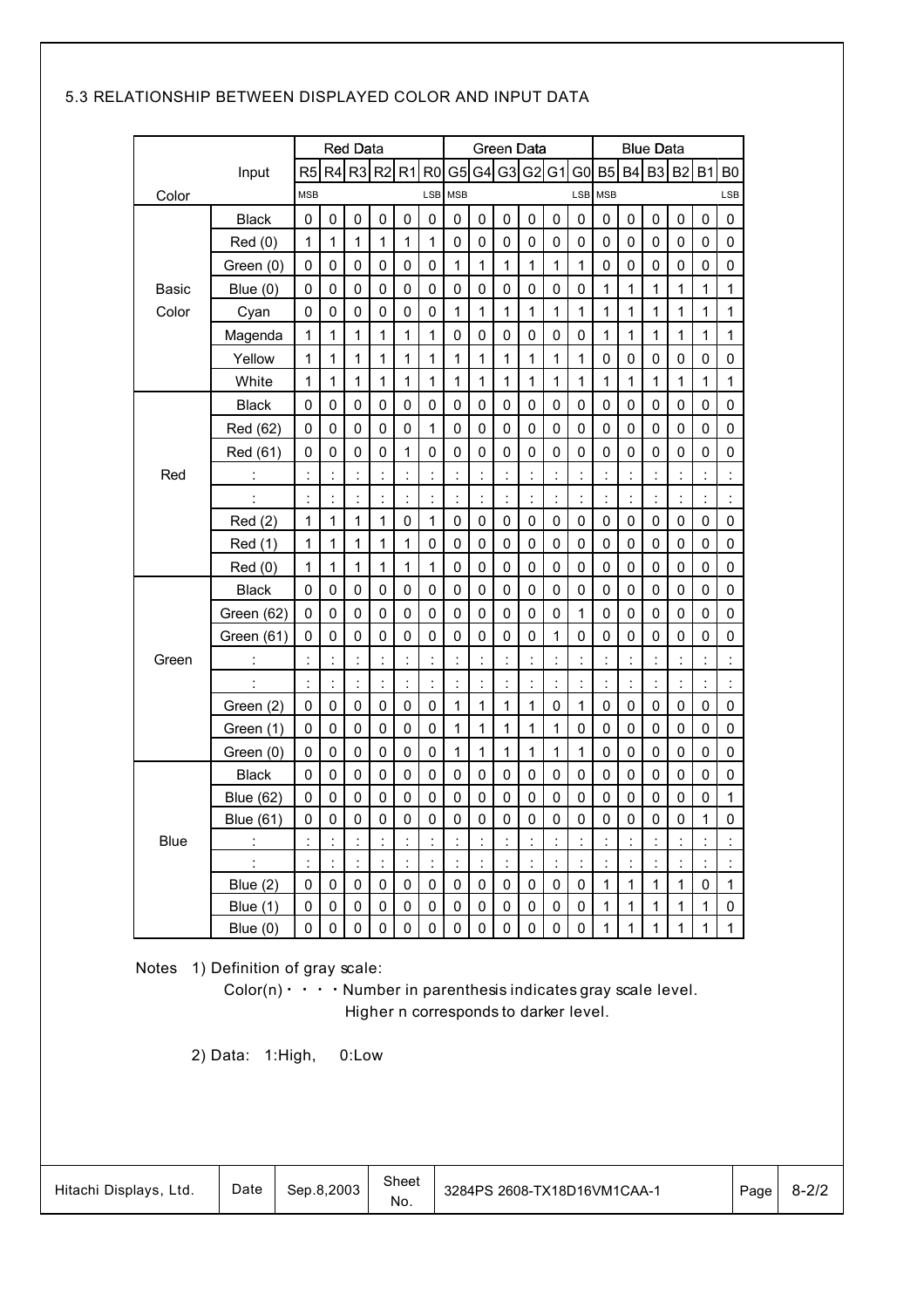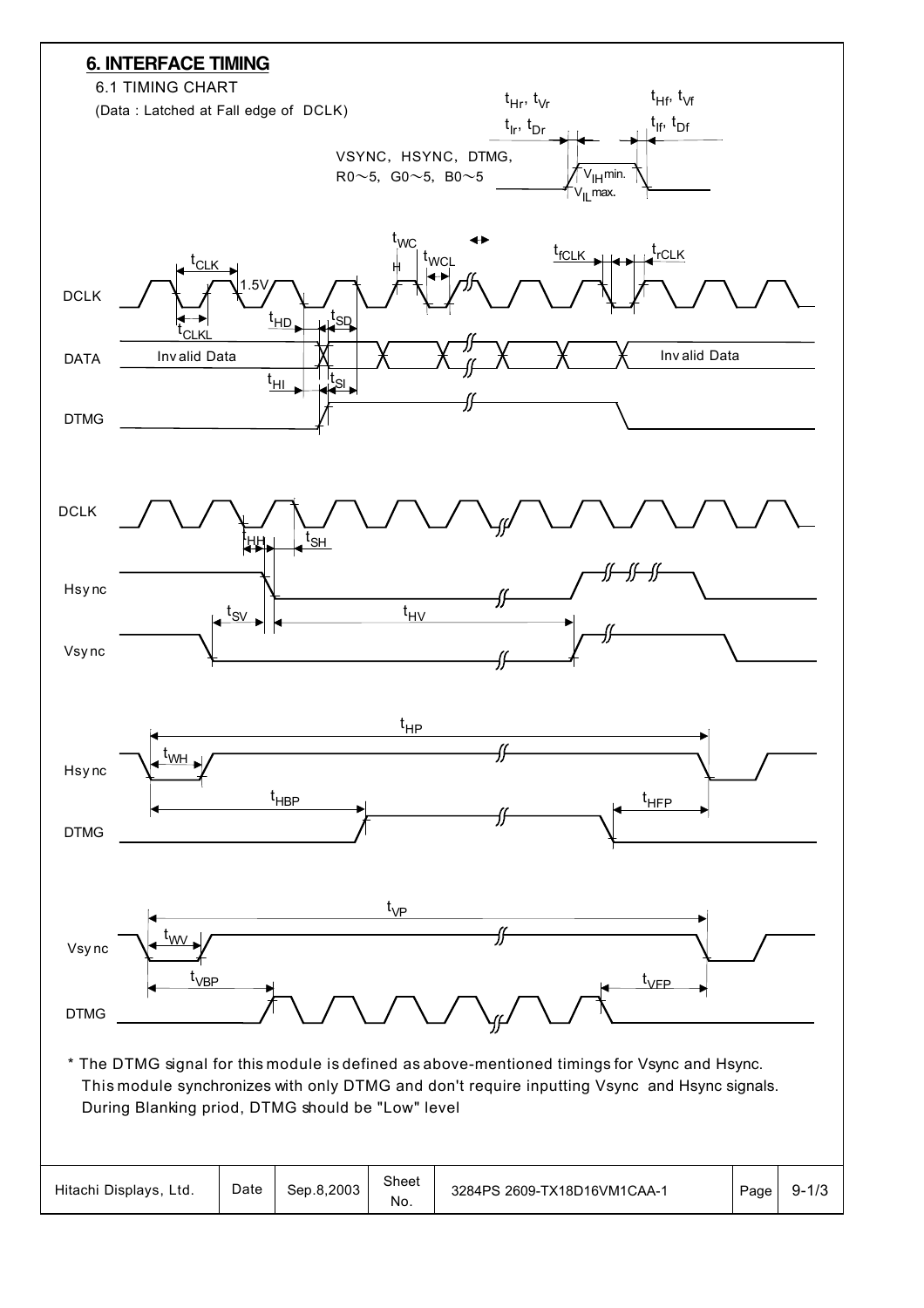### 6.2 INTERFACE TIMING SPECIFICATIONS

|             | Item                   | Symbol                            | Min.                             | Typ.                          | Max.                             | Unit                     | Note                   |
|-------------|------------------------|-----------------------------------|----------------------------------|-------------------------------|----------------------------------|--------------------------|------------------------|
| <b>DCLK</b> | Period                 | $\mathfrak{t}_{\text{CLK}}$       | 25                               | 30                            | 33                               |                          |                        |
|             | Width-Low              | $t_{\text{WCL}}$                  | 12                               |                               | $\overbrace{\qquad \qquad }^{ }$ |                          |                        |
|             | Width-Hi               | $t_{\mathsf{WCH}}$                | 12                               | $\overline{\phantom{m}}$      |                                  | ns                       |                        |
|             | <b>Rise Time</b>       | $t_{rCLK}$                        | $\overline{\phantom{0}}$         |                               | 25                               |                          |                        |
|             | Fall Time              | $\mathfrak{t}_{\textsf{fCLK}}$    |                                  |                               | 25                               |                          |                        |
|             | Duty                   | D                                 | 0.45                             | 0.5                           | 0.55                             | $\overline{\phantom{0}}$ | $D = t_{CLKL}/t_{CLK}$ |
| Hsync       | Set up Time            | $t_{\mathsf{SH}}$                 | 5                                | $\overline{\phantom{0}}$      |                                  |                          | for DCLK               |
|             | <b>Hold Time</b>       | $\mathfrak{t}_{\mathsf{HH}}$      | 10                               |                               | $\qquad \qquad$                  | ns                       |                        |
|             | Period                 | $t_{HP}$                          | 944                              | 1056                          | 1088                             | $t_{CLK}$                |                        |
|             | Width-Active           | $t_{WH}$                          | $\overline{4}$                   | 128                           |                                  |                          |                        |
|             | Rise/Fall Time         | $t_{\text{Hr}}$ , $t_{\text{Hf}}$ |                                  | $\overbrace{\phantom{aaaaa}}$ | 30                               | ns                       |                        |
| Vsync       | Set up Time            | $t_{SV}$                          | $\mathbf 0$                      | $\overbrace{\phantom{aaaaa}}$ |                                  | $t_{CLK}$                | for Hsync              |
|             | <b>Hold Time</b>       | $t_{\mathsf{HV}}$                 | $\overline{2}$                   | $\overbrace{\phantom{aaaaa}}$ |                                  |                          |                        |
|             | Period                 | $t_{VP}$                          | 515                              | 525                           | 610                              | $t_{HP}$                 |                        |
|             | Width-Active           | $t_{WW}$                          | $\mathbf{1}$                     | $\overline{2}$                | $\overbrace{\phantom{aaaaa}}$    |                          |                        |
|             | Rise/Fall Time         | $t_{\rm Vr}, t_{\rm Vf}$          | $\overline{\phantom{0}}$         |                               | 50                               | ns                       |                        |
| <b>DTMG</b> | Set up Time            | $t_{SI}$                          | 5                                |                               | $\overline{\phantom{m}}$         | ns                       | for DCLK               |
|             | <b>Hold Time</b>       | $t_{\text{HI}}$                   | 10                               |                               | $\overbrace{\phantom{aaaaa}}$    |                          |                        |
|             | Rise/Fall Time         | $t_{\sf lr}, t_{\sf lf}$          | $\overline{\phantom{0}}$         | $\overbrace{\phantom{aaaaa}}$ | 30                               | ns                       |                        |
|             | Horizontal Back porch  | t <sub>HBP</sub>                  | $\overline{7}$                   | 88                            |                                  | $t_{CLK}$                |                        |
|             | Horizontal Front porch | t <sub>HFP</sub>                  |                                  | 40                            |                                  |                          |                        |
|             | Vertical Back porch    | $\mathfrak{t}_{\mathsf{VBP}}$     | $\overline{4}$                   | 32                            | $\overline{\phantom{m}}$         | $t_{HP}$                 |                        |
|             | Vertical Front porch   | $t_{\sf VFP}$                     | $\overline{\phantom{0}}$         | 11                            | $\overbrace{\qquad \qquad }^{ }$ |                          |                        |
| <b>DATA</b> | Set up Time            | $t_{SD}$                          | 5                                |                               |                                  | ns                       | for DCLK               |
|             | Hold Time              | $t_{HD}$                          | 10                               |                               |                                  |                          |                        |
|             | Rise/Fall Time         | $t_{Dr}, t_{Df}$                  | $\overbrace{\qquad \qquad }^{ }$ |                               | 25                               | ns                       |                        |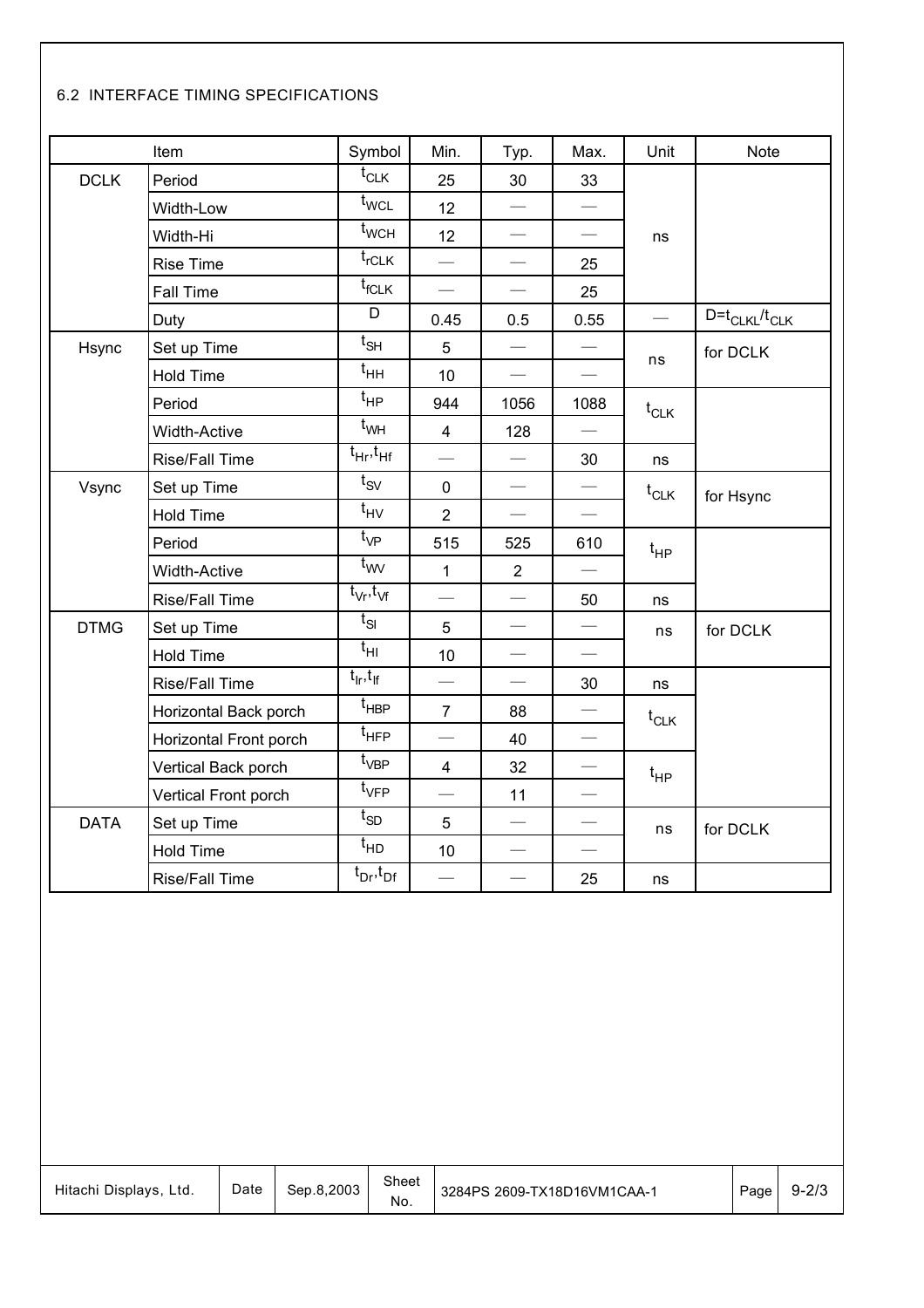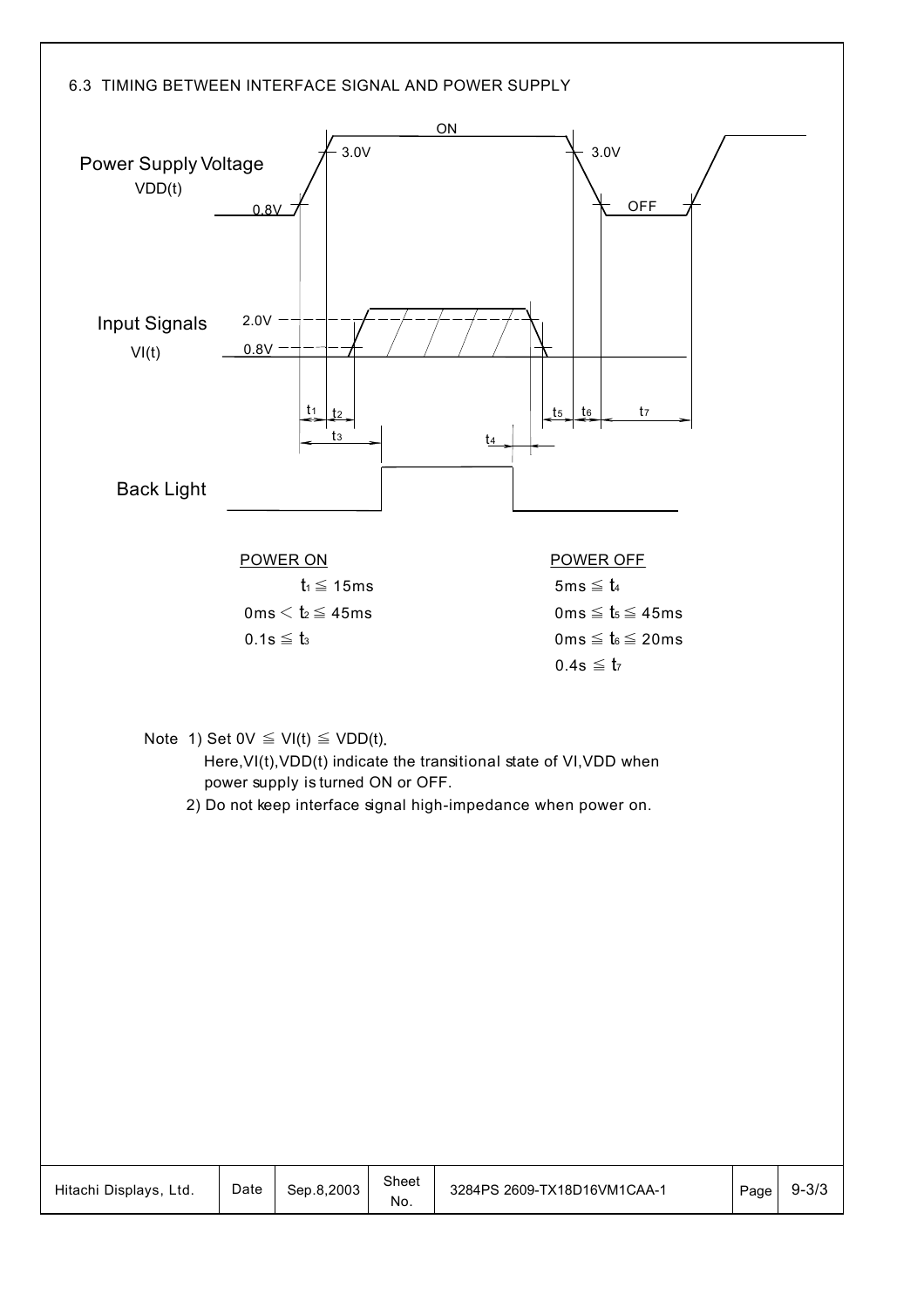## **7.DIMENTIONAL OUTLINE**

7.1 Surface side

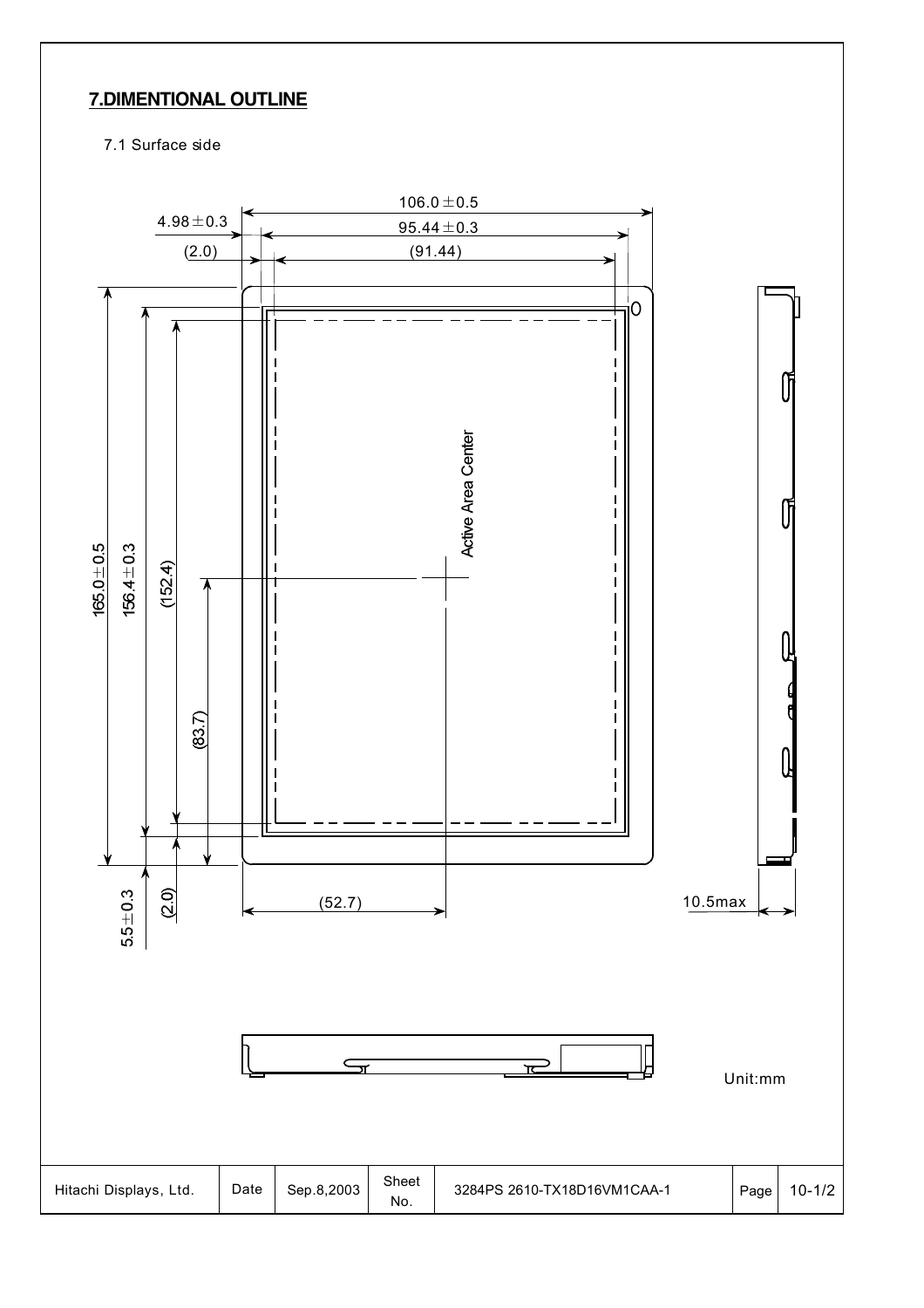7.2 Back side

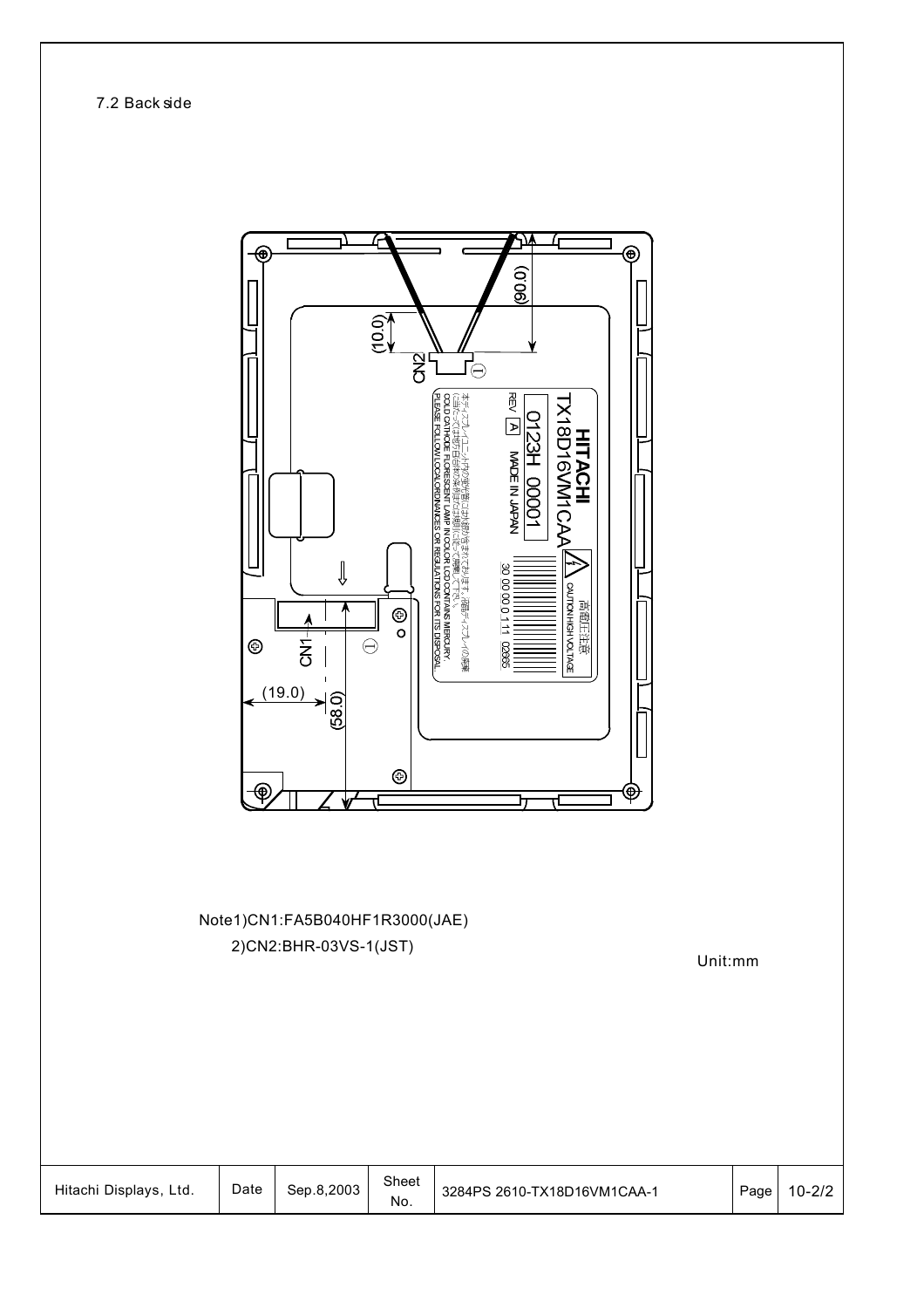

Product Country on the Label shall be printed as shown in above Fig. based on product country.

| Sheet<br>Date<br>$\sqrt{2}$<br>3284PS 2611-TX18D16VM1CAA-1<br>Hitachi Displays,<br>.8,2003<br>Ltd.<br>Sep<br>Page<br>$-1/\sim$ .<br>No. |
|-----------------------------------------------------------------------------------------------------------------------------------------|
|-----------------------------------------------------------------------------------------------------------------------------------------|

本ディスプレイユニット内の蛍光管には水銀が含まれております。液晶ディスプレイの廃棄 に当たっては地方自治体の条例または規則に従って廃棄して下さい。 COLD CATHODE FLUORESCENT LAMP IN COLOR LCD CONTAINS MERCURY. PLEASE FOLLOW LOCAL ORDINANCES OR REGULATIONS FOR ITS DISPOSAL.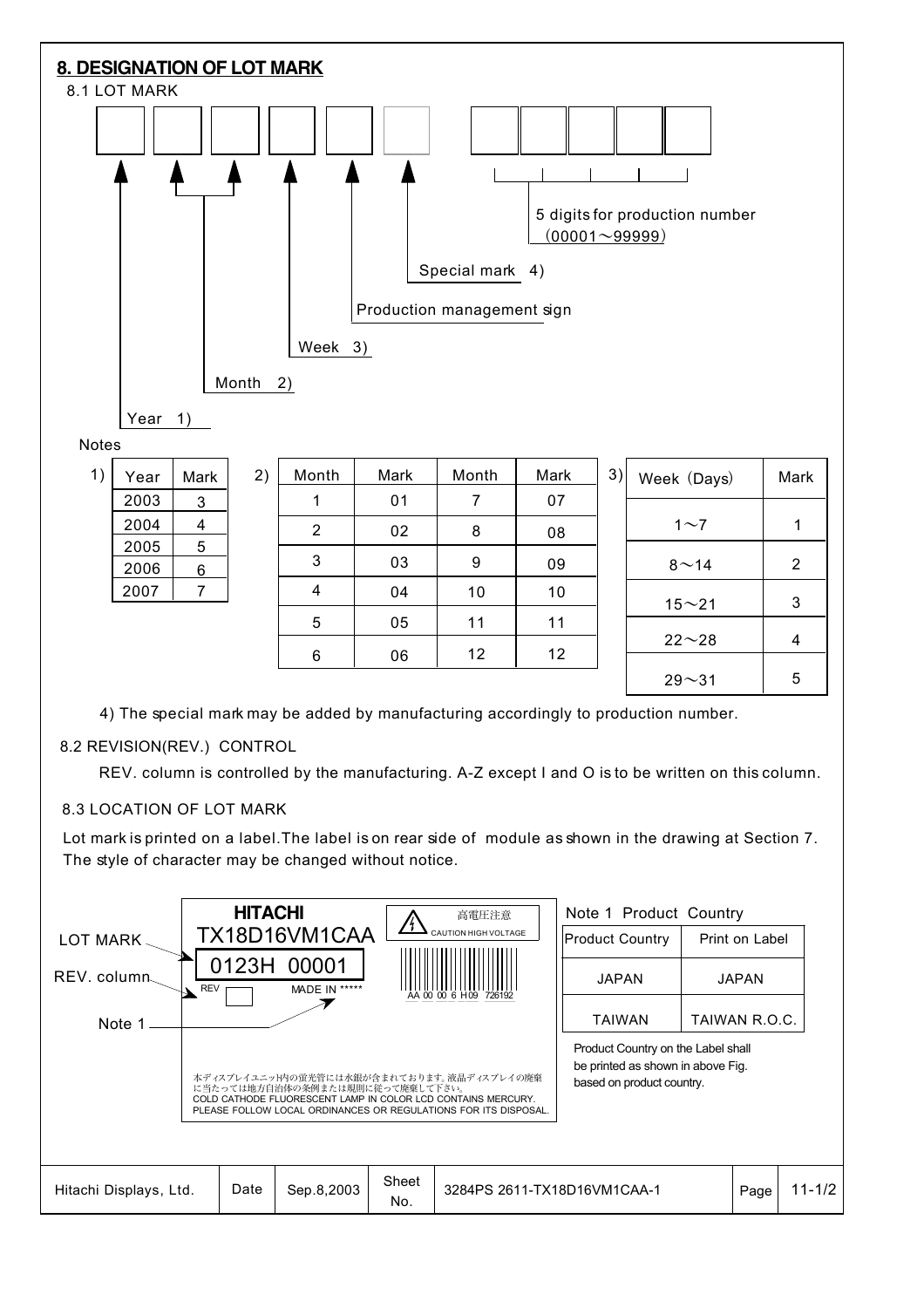#### 8.4 Example of product label

#### 8.4.1 Made in JAPAN



#### 8.4.2 Made in TAIWAN R.O.C

|                        | <b>REV<sub>L</sub></b> | <b>HITACHI</b><br>TX18D16VM1CAA<br>0123T 00001<br>MADE IN TAIWAN R.O.C.<br>A |              | 高電圧注意<br>/¦`<br>CAUTION HIGH VOLTAGE<br>T0 09 00 2 E V B335168                                                                                                             |      |            |
|------------------------|------------------------|------------------------------------------------------------------------------|--------------|----------------------------------------------------------------------------------------------------------------------------------------------------------------------------|------|------------|
|                        |                        | に当たっては地方自治体の条例または規則に従って廃棄して下さい。                                              |              | 本ディスプレイユニット内の蛍光管には水銀が含まれております。液晶ディスプレイの廃棄<br>COLD CATHODE FLORESCENT LAMP IN COLOR LCD CONTAINS MERCURY.<br>PLEASE FOLLOW LOCALORDINANCES OR REGULATIONS FOR ITS DISPOSAL. |      |            |
|                        |                        |                                                                              |              |                                                                                                                                                                            |      |            |
|                        |                        |                                                                              |              |                                                                                                                                                                            |      |            |
|                        |                        |                                                                              |              |                                                                                                                                                                            |      |            |
| Hitachi Displays, Ltd. | Date                   | Sep.8,2003                                                                   | Sheet<br>No. | 3284PS 2611-TX18D16VM1CAA-1                                                                                                                                                | Page | $11 - 2/2$ |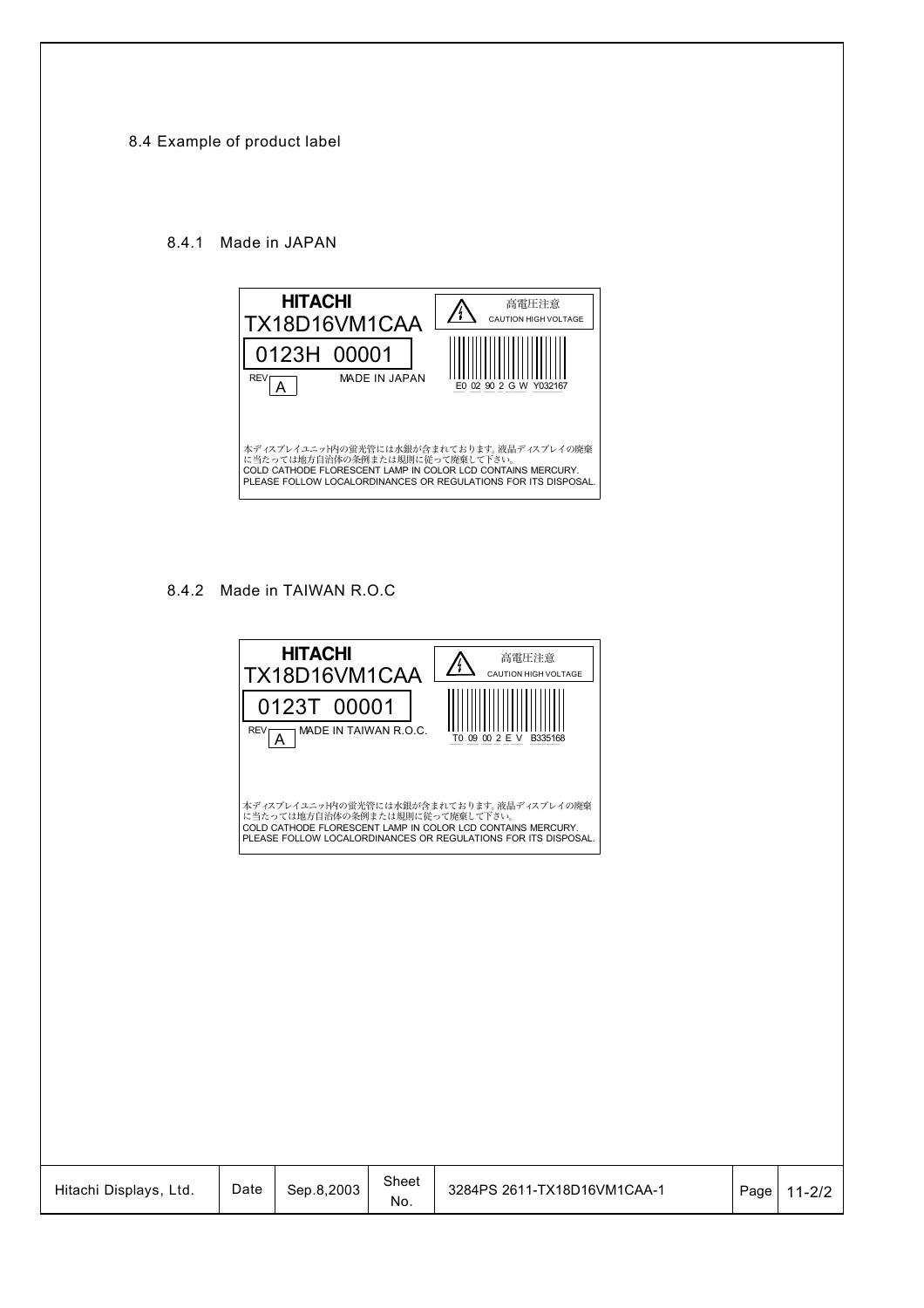## **9.COSMETIC SPECIFICATIONS**

- 9.1 Condition for cosmetic inspection
- (1) Viewing zone
	- a) The figure shows the correspondence between eyes (of inspector) and
		- TFT-LCD module.
		- $\theta \le 45^\circ$ : when non-operating inspection
			- $\theta \leq 5^\circ$  : when operating inspection
	- b) Inspection should be executed only from front side and only A-zone. Cosmetic of B-zone and C-zone are ignored. (refer to 9.2 Definition of zone)



- (2) Environmental
	- a) Temperature : 25 deg.C
	- The appearance inspection at Back-light on is done at 25 deg.C on a TFT-LCD panel.
	- b) Ambient light : More than 2000 [lx] and non-directive.
	- c) Back-light : when non-operating inspection, Back-light should be off.
- (3) Operating inspection

Operating inspection should be done with 8 color mode (without gray scale).

9.2 Definition of zone



- ・A-zone : Display area (pixel area)
- ・B-zone : Area between A-zone and C-zone
- ・C-zone : Metallic bezel area (include I/F connector)

| Hitachi Displays,<br>Ltd. | Date | Sep.8.2003 | Sheet<br>No. | 3284PS 2612-TX18D16VM1CAA-1 | Page | 2-1/3 |
|---------------------------|------|------------|--------------|-----------------------------|------|-------|
|---------------------------|------|------------|--------------|-----------------------------|------|-------|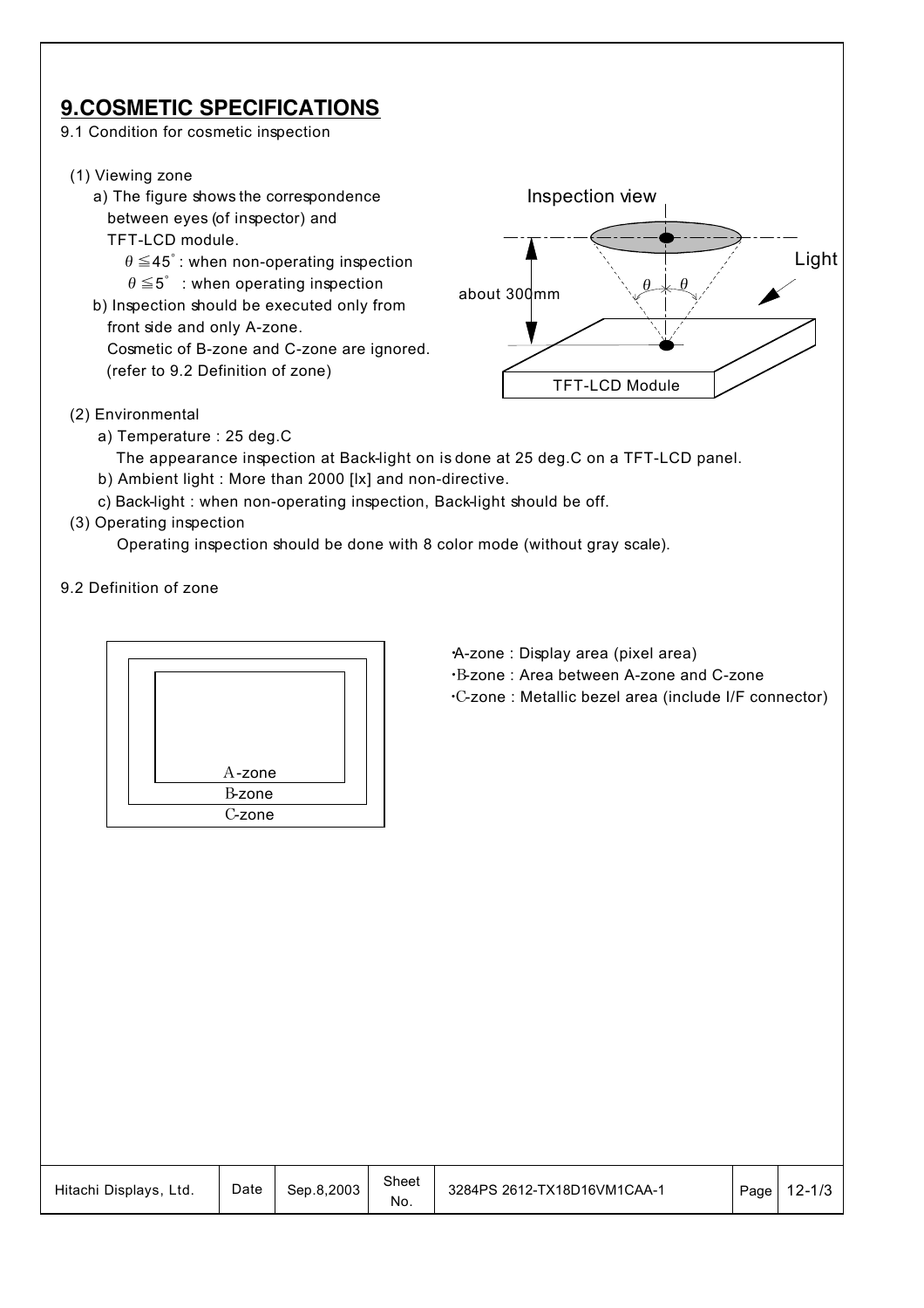## 9.3 COSMETIC SPECIFICATIONS

When displaying conditions are not stable (ex. at turn on or off), the following specifications are not applied.

| No.                     |                      | <b>ITEM</b>          |             | Max. acceptable number | Unit             | Note       |
|-------------------------|----------------------|----------------------|-------------|------------------------|------------------|------------|
|                         |                      |                      |             | A-zone                 |                  |            |
| 1                       |                      |                      | 1-dot       | 4                      | pcs              | 1),2),4)   |
|                         |                      |                      | $2-dots$    | 1                      |                  |            |
|                         | Dot defect           | Sparkle              | 3-dots      | 0                      | Units            | 1),2),5)   |
|                         |                      | mode                 | 4-dots      | 0                      |                  |            |
|                         |                      |                      | Density     | $\overline{2}$         | pcs/ $\phi$ 20mm | 1),2),6)   |
|                         |                      |                      | Total       | 5                      | pcs              | 1,2)       |
|                         |                      |                      | $1$ -dot    | 5                      | pcs              | 1), 3), 4) |
|                         |                      |                      | 2-dots      | $\overline{2}$         |                  |            |
|                         |                      | <b>Black</b><br>mode | 3-dots      | 0                      | Units            | 1), 3), 5) |
|                         |                      |                      | 4-dots      | 0                      |                  |            |
|                         |                      |                      | Density     | 3                      | pcs/ $\phi$ 20mm | 1), 3), 6) |
|                         |                      |                      | Total       | 5                      | pcs              | 1), 3)     |
|                         |                      |                      | Total       | 10                     | pcs              | 1)         |
| $\overline{2}$          | Line defect          |                      |             | Serious one is         |                  |            |
| 3                       |                      | Uneven brightness    |             | not allowed            |                  |            |
| $\overline{\mathbf{4}}$ | Strain inclusion     | $W < = 0.02$         | L:Ignore    | Ignore                 |                  |            |
|                         | Line shape           | $W < = 0.03$         | $L < = 2.0$ | 10                     |                  |            |
|                         | W: widht(mm)         |                      | L > 2.0     | 0                      | pcs              | 7)         |
|                         | L: length(mm)        | $W < = 0.06$         | $L < = 1.0$ | 10                     |                  |            |
|                         |                      |                      | L > 1.0     | 0                      |                  |            |
|                         |                      | W > 0.06             |             | (See dot shape)        |                  |            |
| 5                       | Strain inclusion     | $D < = 0.22$         |             | Ignore                 |                  |            |
|                         | Dot shape            | $D < = 0.33$         |             | 5                      | pcs              | 7)         |
|                         | D: ave.dia(mm)       | D > 0.33             |             | $\mathbf 0$            |                  |            |
| 6                       | Scratch on polarizer | $W < = 0.01$         | L:Ignore    | Ignore                 |                  |            |
|                         | Line shape           | $W < = 0.02$         | $L < = 40$  | 10                     |                  |            |
|                         | W: widht(mm)         |                      | L > 40      | $\pmb{0}$              | pcs              | 8)         |
|                         | L: length(mm)        | $W < = 0.04$         | $L < = 20$  | 10                     |                  |            |
|                         |                      |                      | L > 20      | $\mathbf 0$            |                  |            |
| $\overline{7}$          | Scratch on polarizer | $D < = 0.2$          |             | Ignore                 |                  |            |
|                         | Dot shape            | $D < = 0.4$          |             | 10                     | pcs              | 8)         |
|                         | D: ave.dia(mm)       | D > 0.4              |             | 0                      |                  |            |

| Hitachi Displays,<br>Ltd. | Date | Sep.8.2003 | Sheet<br>No. | 3284PS 2612-TX18D16VM1CAA-1 | Page | $12 - 2/3$ |
|---------------------------|------|------------|--------------|-----------------------------|------|------------|
|---------------------------|------|------------|--------------|-----------------------------|------|------------|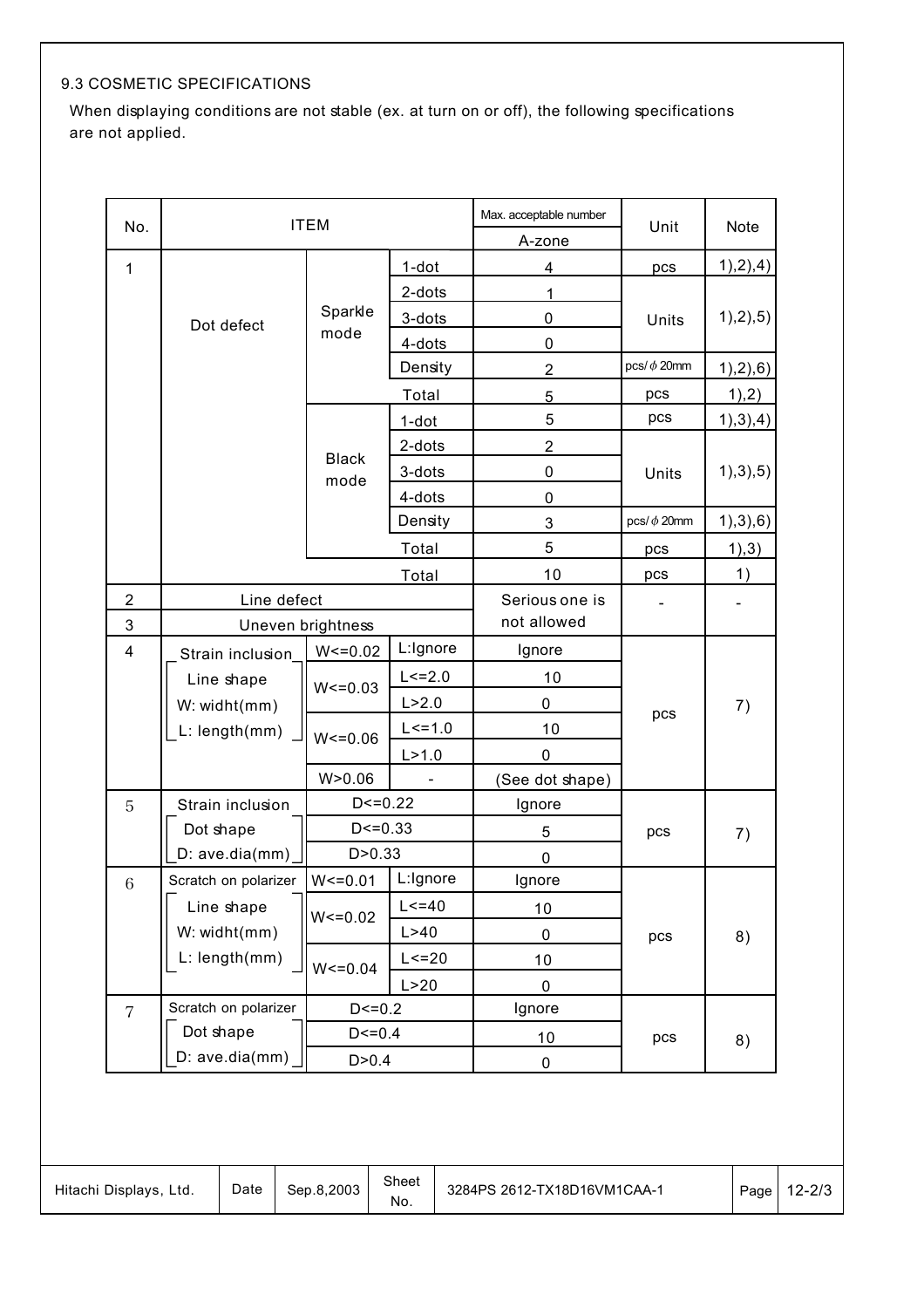| No. | ITEM                  |             | Max. acceptable number        | Unit | <b>Note</b> |
|-----|-----------------------|-------------|-------------------------------|------|-------------|
|     |                       |             | A-zone                        |      |             |
| 8   | Bubbles, peeling      | $D < = 0.3$ | Ignore                        |      |             |
|     | in polarizer          | $D < = 0.5$ | 10                            |      | 8)          |
|     | D: ave.dia(mm)        | $D < = 1.0$ | 5                             | pcs  |             |
|     |                       | D > 1.0     |                               |      |             |
| 9   | Wrinkles on polarizer |             | Serious one is<br>not allowed |      |             |

Note 1) Dot defect : defect area > 1/2 dot

2) Sparkle mode : brightness of dot is more than 30% at black raster. (visible to eye)

3) Black mode : brightness of dot is less than 70% at white raster. (visible to eye)

4) 1 dot : defect dot is isolated, not attached to other defect dot.

5) N dots : N defect dots are consecutive. (N means the number of defects dots)

6) Density : number of defect dots inside 20mm  $\phi$ .

7) Those stains which can be wiped out easily are not defects.

8) Polarizer area inside of B-zone is not applied.

| Hitachi Displays, Ltd. | Date | Sep.8.2003 | Sheet<br>NO. | 3284PS 2612-TX18D16VM1CAA-1 | Page | $12 - 3/3$ |
|------------------------|------|------------|--------------|-----------------------------|------|------------|
|------------------------|------|------------|--------------|-----------------------------|------|------------|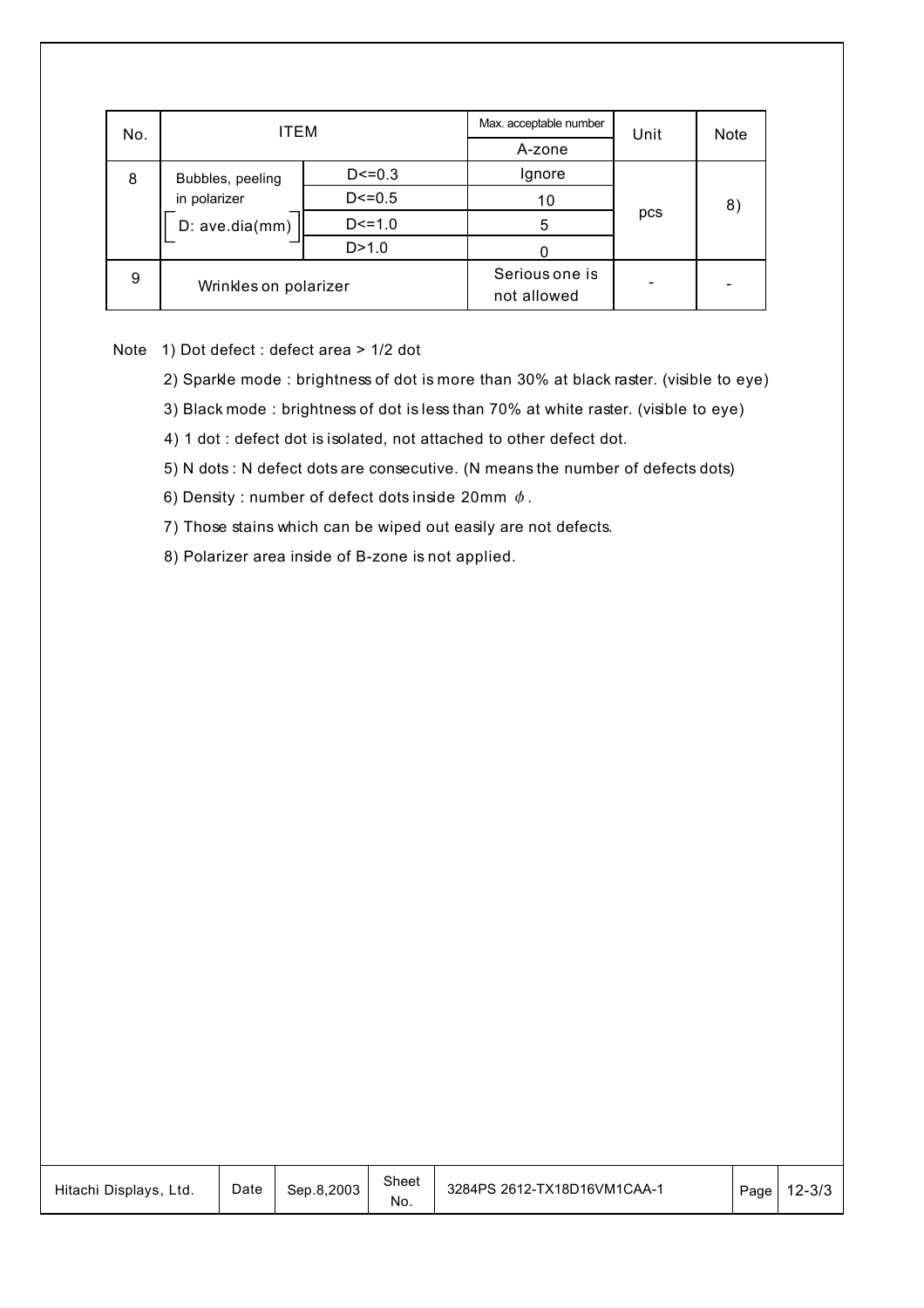#### **10. PRECAUTION**

Please pay attention to the followings when you use this TFT-LCD Module with Back-light unit.

- 10.1 Precaution to handling and mounting
- (1) You should consider the mouting structure so that uneven force (ex. twisted stress) is not applied to the module.
- (2) To improve the strength of module against the mechanical shock the space between the module and the case should be less than 1.0mm.
- (3)Protection material in front of LCD's screen surface is recommended to protect a polarizer, LCD-glass and metal bezel. Please be note that the protection material should not touch them directry.
- (4) Acetic acid type and chloline type materials for the cover case are not desiable because the former generate corrosive gas of attacking the polarizer at high temperature and the latter causes circuit break by electro-chemical reaction.
- (5)Do not touch, push or rub the exposed polarizers with glass, tweezers or anything harder than HB pencil lead. And please do not rub by dustclothes with chemical treatment. Do not touch the surface of polarizer with bare hand or greasy close. (Some cosmetics are detrimental to the polarizer.)
- (6) When the surface becomes dusty,please wipe gently with absorbent cotton or other soft materials chamois soaked Normal-Hexane. Normal-Hexane is recommended for clearning the adhesives used to attach front /rear polarizers. Do not use acetone, toluen and alcohol because they cause chemical damage to the polarizer.
- (7) Wipe off saliva or water drops as soon as possible. Their long time contact with polarizer cuses deformations and color fading.
- (8)The module should never be opened or modified. It may cause not to operate properly.
- (9) Metallic bezel of a module should not be handled with bare hand or dirty gloves. Otherwise, color of a metallic frame may become dirty during its storage. It is recommended to use clean soft gloves and clean finger stalls when a module is handled at incoming inspection process and production (assembly) process.
- (10)When you adopt a metallic shield board on backside of TFT-LCD Module, it should not be too close to TFT-LCD Module.
- (11) Do not pull or do not fold the CCFL cable.

| Hitachi Displays, Ltd. | Date | Sep.8.2003 | Sheet<br>No. | 3284PS 2613-TX18D16VM1CAA-1 | Page | 13-1/4 |
|------------------------|------|------------|--------------|-----------------------------|------|--------|
|------------------------|------|------------|--------------|-----------------------------|------|--------|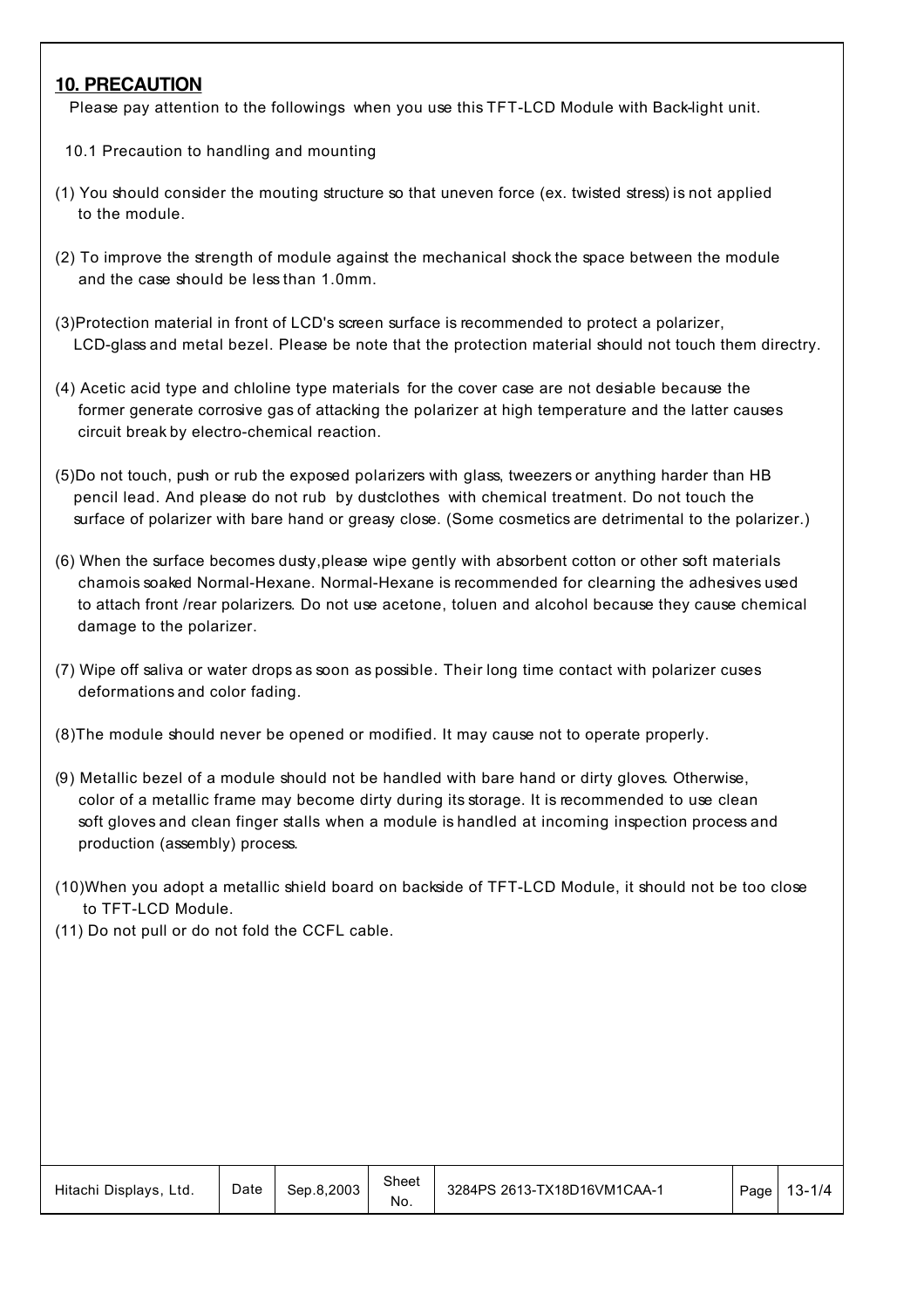- 10.2 Precaution to operation
- (1) You should adopt radiation structure to satisfy the temperature specification.
- (2) Optical response time, luminance and chromaticity depend on the temperature of a TFT-LCD module. (At lower temperature it becomes longer.)
- (3)Response time and saturation time of CCFL luminance become longer at lower temperature operation.
- (4) Sudden temperature change may cause dew on and/or in the a module. Dew males damage to a polarizer and/or electrical contacting portion. Dew causes fading of displayed quality.
- (5) Fixed patterns displayed on a module for a long time may cause after-image. It will be recovered soon.
- (6) Please connect the Back-light connector to the inverter circuit directly. The long cable between CCFL and the inverter may cause the brightness drop of CCFL and may cause the rise of starting lamp voltage(Vs).
- (8) The module should not be connected or removed while a main system works.
- (9) Inserting or pulling I/F connectors causes any truble when power supply and signal datas are on-state.I/F connectors should be inserted and pulled after power supply and signal datas are turned off.
- 10.3 Electrostatic discharge control
- (1) Since a module consists of a TFT cell and electronic circuits with CMOS-ICs, which are very weak to electrostatic discharge, persons who are handling a module should be grounded through adequate methods such as a list band. I/F connector pins should not be touched directly with bare hands.
- (2) Protection film for a polarizer on a module should be slowly peeled off so that the electrostatic charge can be minimized.
- 10.4 Precaution to strong light exposure

 A module should not be exposed under strong light. Otherwise, characteristics of a polarizer and color filter in a module may be degraded.

| Hitachi Displays,<br>Ltd. | Date | Sep.8.2003 | Sheet<br>No. | 3284PS 2613-TX18D16VM1CAA-1 | Page | $13 - 2/4$ |
|---------------------------|------|------------|--------------|-----------------------------|------|------------|
|---------------------------|------|------------|--------------|-----------------------------|------|------------|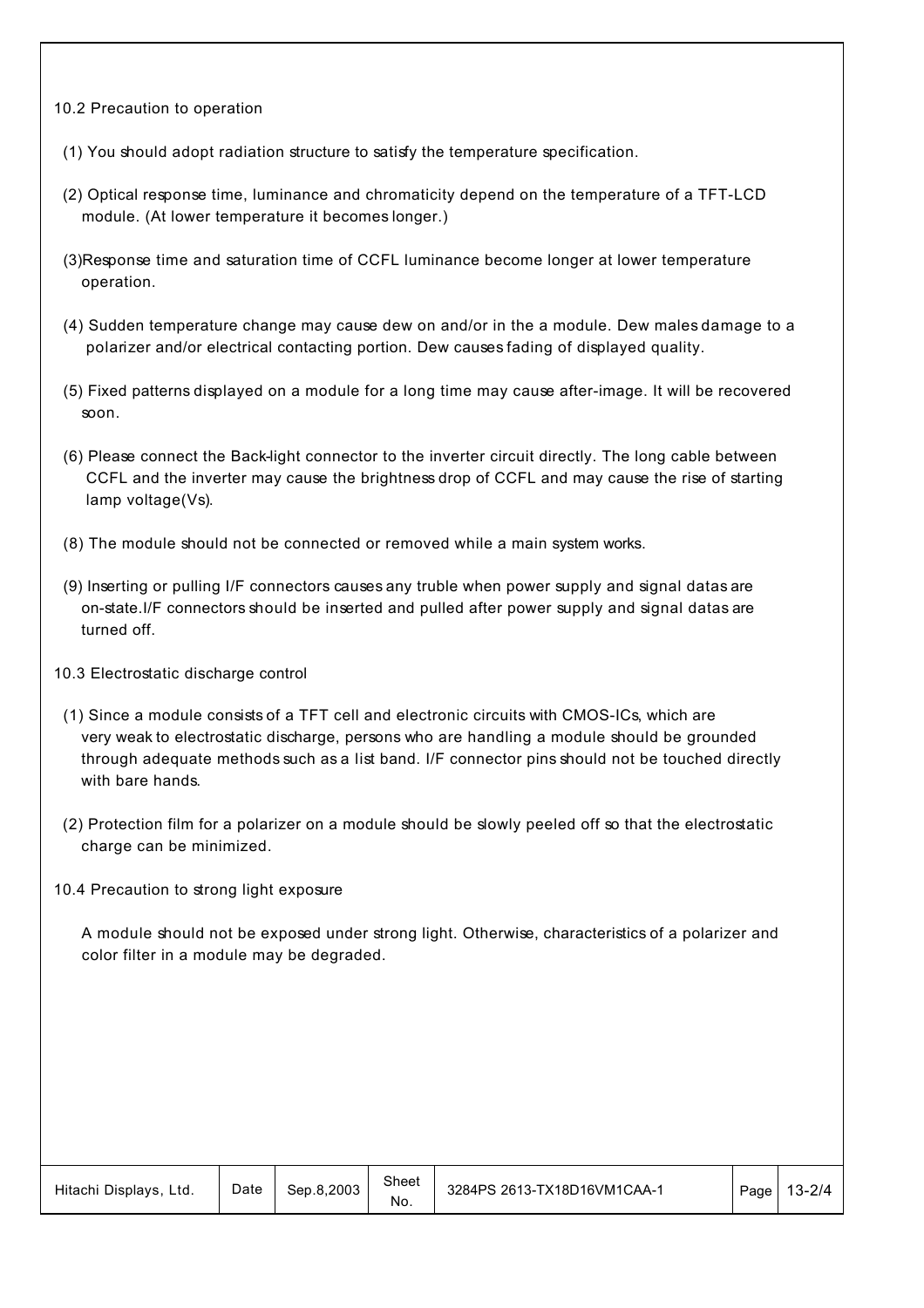#### 10.5 Precaution to storage

When TFT-LCD Modules are stored for a long time, following precautions should be taken care of:

- (1) Modules should be stored in a dark place. It is prohibited to apply sunlight or fluorescent light during storage. Modules should be stored at 0 to 35°C at normal humidity (60%RH or less).
- (2) The surface of polarizers should not come in contact with any other object. It is recommended that modules should be stored in the Hitachi's shipping box.
- 10.6 Precaution to handle protective film
	- (1)When the protective film is peeled off, static electricity is generated between the film and the polarizer. This film should be peeled off slowly and carefully by people who are electrically grounded and with well ion-blown equipment or in such a condition, etc.
- (2)The protective film is attached to the polarizer with a small amount of glue. If some stress is applied to rub the protective film against the polarizer during the time you peel off the film, the glue is apt to remain more on the polarizer. So please carefully peel off the protective film without rubbing it against the polarizer.
- (3)When the module with protective film attached is stored for long time, sometimes there remains a very small amount of glue, still on the polarizer after the protective film is peeled off. Please refrain from storing the module at the high temperature and high humidity for glue is apt to remain in these condition.
- (4)The glue may be taken for the modules failure, but you can remove the glue easily. When the glue remains on the polarizer surface or its vestige is recognized, please wipe them off with absorbent cotton waste or other soft material like chamois soaked with Normal-Hexane.

#### 10.7 Safety

- (1) If module is broken, be careful to handle not to injure. (TFT-LCD and Lamp are made of glass.) Please wash hands sufficiently when you touch the liquid crystal coming out from broken LCDs.
- (2)As Back-light unit has high voltage circuit internal, do not open the case and do not insert foreign materials in the case.
- (3)The CCFL inverter should be designed to include the function of output shutdown in case the output overcurrent happen due to any backlight trouble. The shutdown function should be assured to work in abnormal condition at the actual systems.

| Hitachi Displays, Ltd. | Date | Sep.8.2003 | Sheet<br>No. | 3284PS 2613-TX18D16VM1CAA-1 | Page | 13-3/4 |
|------------------------|------|------------|--------------|-----------------------------|------|--------|
|------------------------|------|------------|--------------|-----------------------------|------|--------|